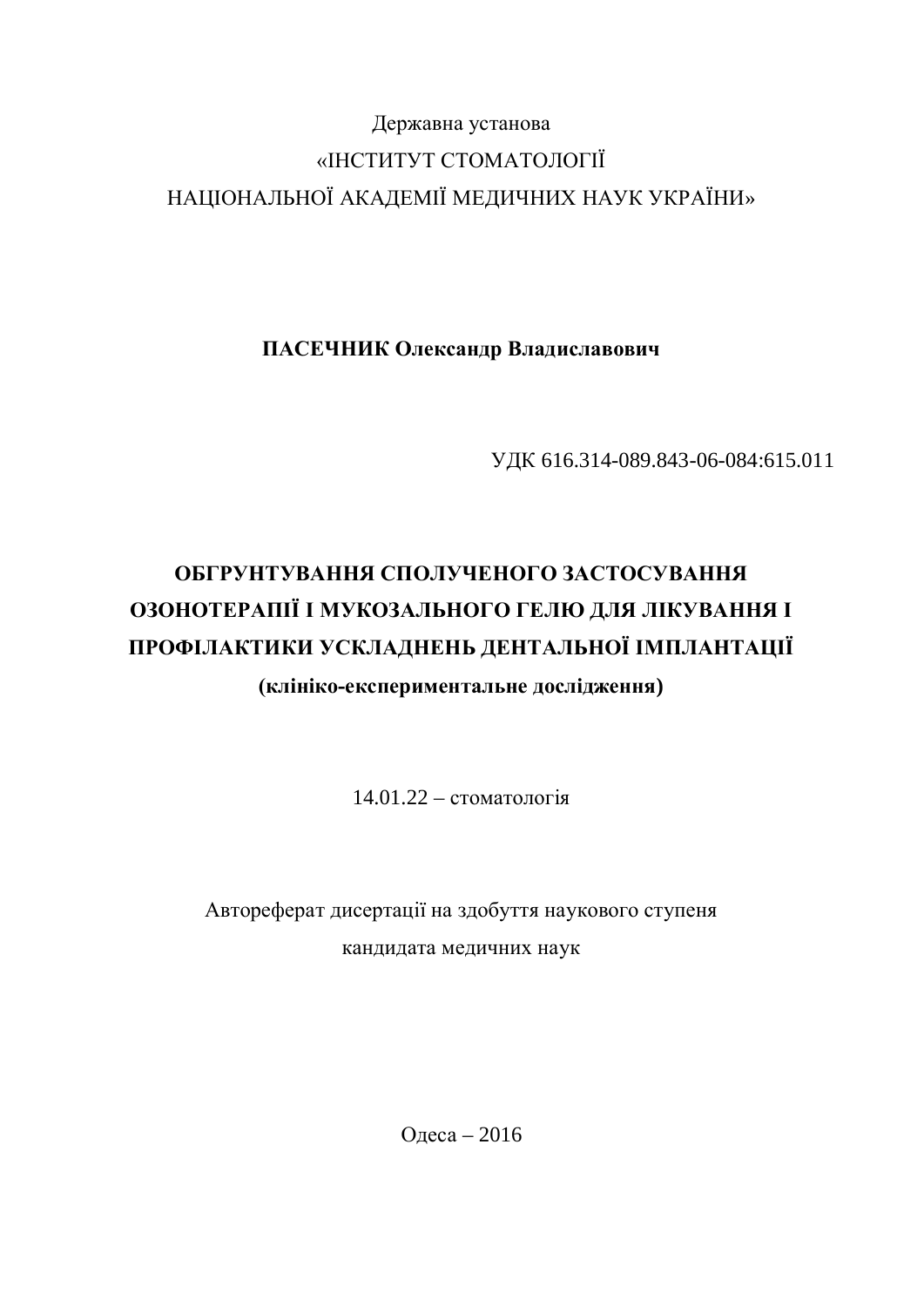Дисертацією є рукопис.

Робота виконана Одеському національному медичному університеті МОЗ України.

# **Науковий керівник:**

доктор медичних наук, професор Гулюк Анатолій Георгійович, Одеський національний медичний університет МОЗ України, завідувач кафедри хірургічної стоматології

# Офіційні опоненти:

- доктор медичних наук, професор Ковач **Ілона Василівна**, ДЗ «Дніпропетровська медична академія МОЗ України», завідувач кафедри дитячої стоматології

- доктор медичних наук, професор Куцевляк Валерій Ісайович, Харківська медична академія післядипломної освіти МОЗ України, завідувач кафедри стоматології дитячого віку, ортодонтії, імплантології

Захист відбудеться 14 березня 2016 р. о 13.00 годині на засіданні спеціалізованої вченої ради Д 41.563.01 в Державної установи «Інститут стоматології НАМН України» за адресою: 65026, м. Одеса, вул. Рішельєвська,11.

З дисертацією можна ознайомитись у бібліотеці Державної установи «Інститут стоматології НАМН України» (65026, м. Одеса, вул. Рішельєвська,11).

Автореферат розісланий 12 лютого 2016 р.

Вчений секретар спеціалізованої вченої ради П.О. Бабеня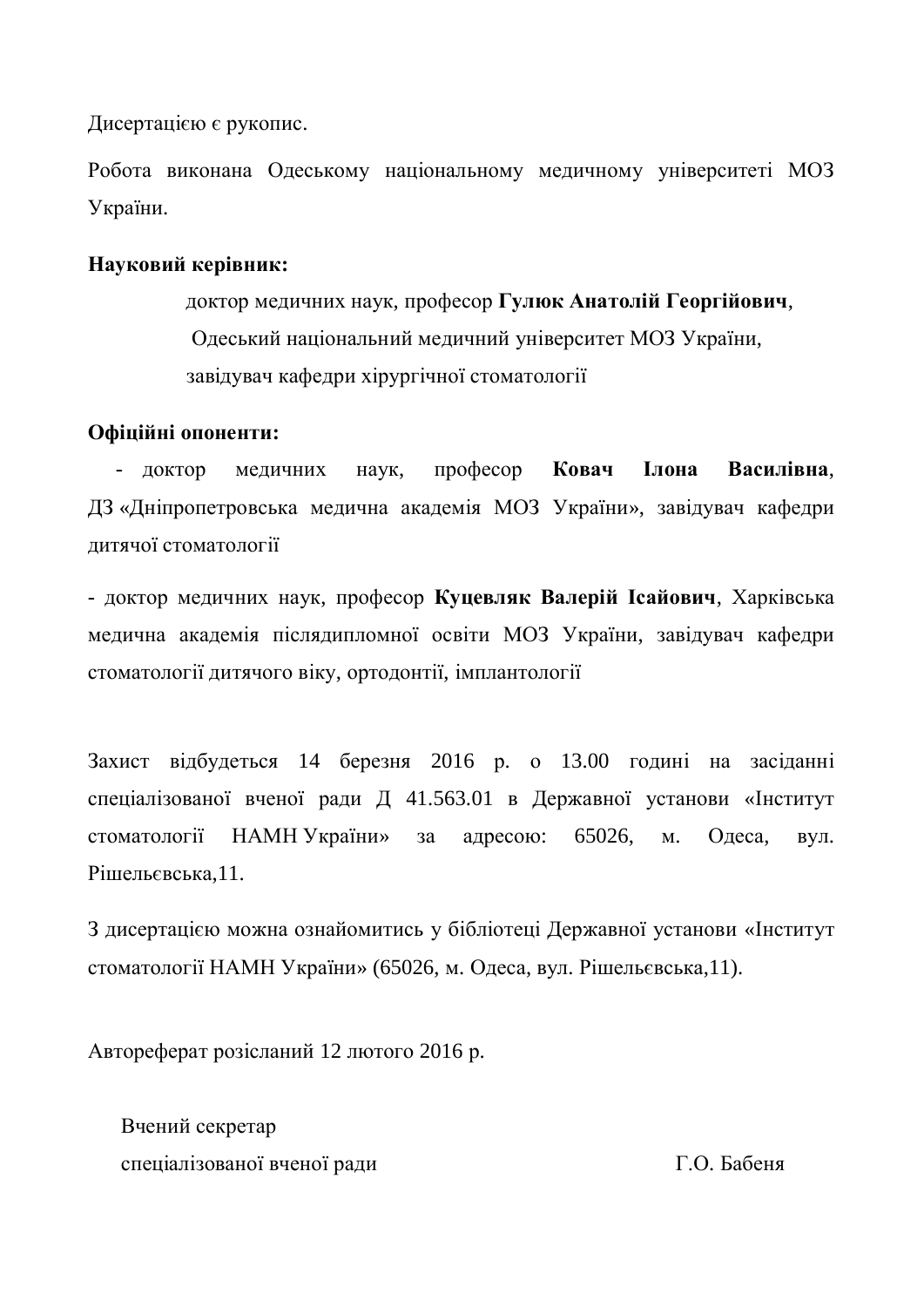#### ЗАГАЛЬНА ХАРАКТЕРИСТИКА РОБОТИ

Актуальність теми. Однією з головних концепцій охорони здоров'я XXI століття є розвиток нового перспективного напрямку - «відновлювальна медицина», основним завданням якої є розробка та наукове обґрунтування методів, спрямованих на підвищення резервних та адаптивних можливостей організму, знижених в результаті якого-небудь захворювання або оперативного втручання. Це профілактичний напрямок в медицині набуває пріоритетного значення не тільки в оздоровленні, але й у підвищенні якості життя за рахунок раціонального використання методів реабілітації та вторинної профілактики (Кулаков А.А., 1997; Шувалова Л.Я., Топунова Э.А., 2001; Salvi G.E., Lang N.P., 2014).

У зв'язку з цим розробка методів профілактики можливих ускладнень в імплантології є надзвичайно важливим і актуальним завданням. Незважаючи на успіхи дентальної імплантації, все ще відзначається досить великий відсоток післяопераційних ускладнень (від 10% до 23%), пов'язаних з травматизацією, раневим ушкодженням і асептичним запаленням (періімплантитом), що призводять до відторгнення імплантату, у зв'язку з чим їх профілактика є важливим медико-соціальним завданням (Перова М.Д. с соавт., 1996; Иванов С.Ю. с соавт., 1999; Панин А.М., Иванов С.Ю., 2002; Ушаков Р.В., Царев В.Н., 2003; Сергеев А.А., Давыдов В.С., 2003; Куцевляк В.И. с соавт., 2005). Пріоритетним і перспективним напрямком відновлювальної медицини є розробка нових технологій, що підвищують функціональні резерви здорової і хворої людини, що важливо для реабілітації пацієнтів при хірургічних втручаннях (Мушеев И.У., Олесова В.Н., 2000; Соболева С.Е., 2008; Baxter J., Fattore L., 2013; Herbert D. et al., 2013; Meffert R., 2013).

В останні роки розроблено та науково обґрунтовано низку біофізичних і медикаментозних факторів, що використовуються для лікування періімплантитів, що пілвишило ефективність лікування цього усклалнення після дентальної імплантації, а, отже, і можливість збереження імплантатів. Разом з тим, поповнення арсеналу методів фізіотерапії при періімплантиті, як і раніше, є актуальним і значущим, при цьому приділяється велика увага фізикохімічним факторам, що володіють протизапальними, антибактеріальними, регенеруючими та імуномодулюючими властивостями. Для цієї мети на сьогоднішній день широко застосовуються методи фізіотерапії, спрямовані на посилення регенераційних і репаративних процесів, що сприяють інтеграції імплантатів, особливо в ранній післяопераційний період (Манукян Д.Р. с соавт., 2000; Базикян Э.А., 2001; Корчажкина И.Б., 2002; Фирер Г.А., 2003; Соболева C.E., 2008).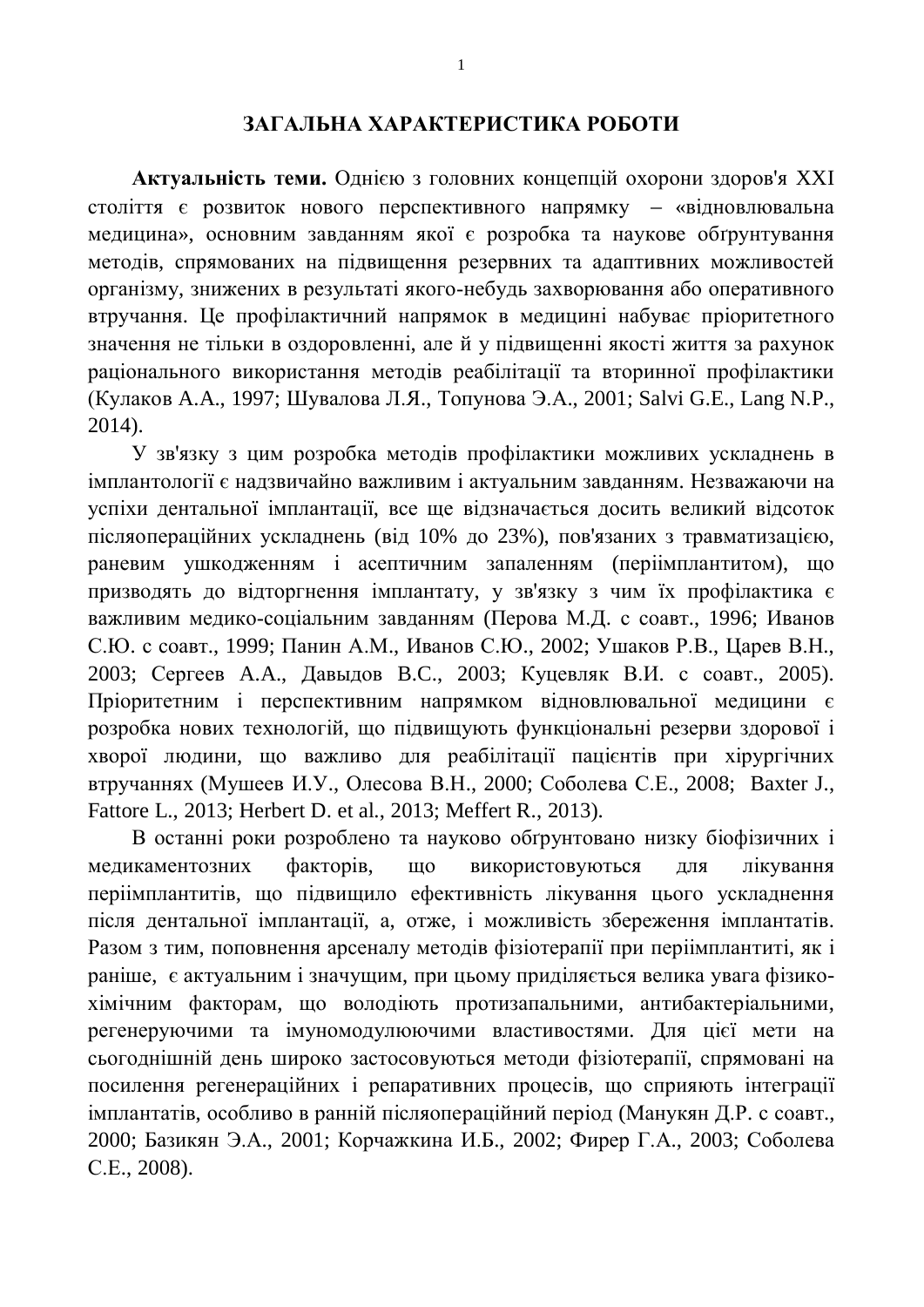Застосування навіть найсучасніших протизапальних медикаментозних засобів не призводить до значимого зниження випадків виникнення періімплантиту, в силу їх гнітючого впливу як на місцевий імунний захист ротової порожнини, так і на розвиток імунного дисбалансу в організмі в цілому (Видгерович В.А., 1998; Робустова Т.Г. с соавт., 1999; Олесова В.Н., 2000; Параскевич В.Л., 2002).

Тому актуальним залишається пошук нових ефективних методів, здатних пілвишити протизапальну та імунокоригуючу лію лікувальних захолів при дентальних періімплантитах. Порівняльний аналіз клінічних, біохімічних, імунологічних, біофізичних змін після дентальної імплантації, а також розробка та апробація нових науково обґрунтованих лікувально-профілактичних заходів з використаним озонотерапії і визначають актуальність цього дослідження

**Зв'язок роботи з науковими програмами, планами, темами.** Дисертаційна робота виконана відповідно до плану НДР кафедри хірургічної стоматології Одеського національного медичного університету МОЗ України: «Удосконалення методів діагностики і лікування травматичних ушкоджень щелеп шляхом посилення консолідації та застосування остеотропних препаратів» (№ ДР 0104U000867). Автор був співвиконавцем окремих фрагментів вищевказаної теми.

Мета дослідження – підвищення ефективності лікування і профілактики ускладнень внутрішньокісткової дентальної імплантації шляхом сполученого застосування озону і мукозальнго гелю на основі прополісу.

Ⱦɥɹɞɨɫɹɝɧɟɧɧɹɦɟɬɢɛɭɥɢɩɨɫɬɚɜɥɟɧɿɧɚɫɬɭɩɧɿ **ɡɚɜɞɚɧɧɹ**:

1. Провести аналіз виникнення ускладнень, визначити їх кількість і характер при внутрішньокістковій дентальній імплантації.

2. Вивчити і встановити особливості формування мікробіоценозу в порожнині рота і в області імпланто-ясенного з'єднання у хворих з дентальним періімплантитом.

3. Оцінити ефективність застосування мукозального гелю на основі прополісу в експерименті на тваринах.

4. Розробити метод лікування і профілактики ускладнень дентальної імплантації, що передбачає сполучене застосування озонотерапії з гелем на основі прополісу, та визначити його ефективність у найближчі та віддалені терміни спостережень.

Об'єкт дослідження – ускладнення внутрішньокісткової дентальної iMППАНТАНII.

**Предмет дослідження** – оцінка ефективності комплексного методу лікування і профілактики ускладнень внутрішньокісткової дентальної iMППАНТАНII.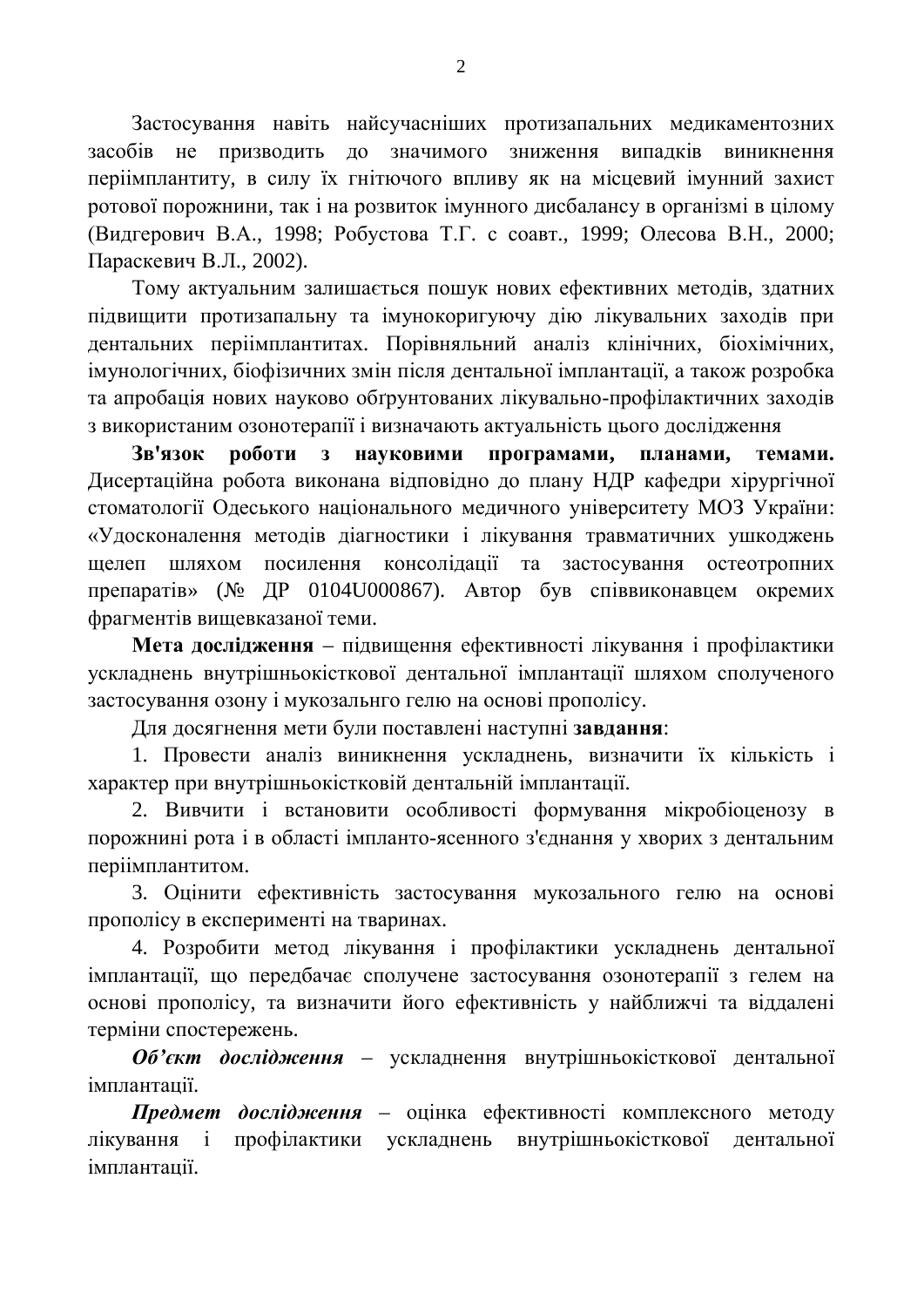Методи дослідження: експериментальні на тваринах – для вивчення механізмів дії та впливу мукозального гелю на періімплантатні тканини; клінічні – для оцінки стоматологічного стану хворих та оцінки ефективності проведеного лікування; лабораторні (біохімічні, біофізичні, імунологічні) – для обґрунтування застосування запропонованого сполученого методу лікування, характеристики змін і кількісної оцінки його дії на стан тканин пародонту і показники ротової рідини; статистичні – для визначення достовірності отриманих результатів.

Наукова новизна отриманих результатів. Вперше науково обтрунтовано сполучене застосування озонотерапії та мукозального гелю на основі прополісу при лікуванні хворих з дентальними періімплантитами та встановлено виражений протизапальний ефект їх використання, який характеризується зниженням пародонтального індексу РМА у 2,6 рази.

Доповнено наукові дані про стан мікробіоценозу порожнини рота при дентальному періімплантиті, який характеризується істотним збільшенням кількості умовно-патогенної мікрофлори, що володіє вираженими ознаками патогенності, протеолітичними і ацидогенними властивостями, а також з'являються бактерії, не властиві біоценозу.

Вперше в експерименті на тваринах доведено, що локальне застосування гелю на основі прополісу при внутрішньокістковій дентальній імплантації підвищує неспецифічну резистентність порожнини рота шляхом активації АОС, знижує ступінь запалення (ПОЛ), що прискорює процеси репаративної остеорегенерації за рахунок гальмування остеокластичної резорбції і стимуляції остеогенезу навколо імплантату.

Доведено, що поєднане застосування озонотерапії з гелем на основі прополісу сприяє вираженій стимуляції локального імунітету в порожнині рота у хворих з дентальним періімплантитом, який характеризується достовірним підвищенням активності лізоциму та рівня sIgA в ротовій рідині.

Встановлено, що застосування озонотерапії з гелем на основі прополісу після дентальної імплантації сприяє компенсації регіональної гемодинаміки в області імплантату, яка проявляється зниженням об'ємної і максимальної лінійної систолічної швидкості кровотоку незалежно від строків імплантації, що має важливе значення у формуванні протизапального ефекту.

Практична значимість отриманих результатів. Проведене дослідження дозволяє вдосконалити комплекс лікувально-профілактичних заходів, спрямованих на запобігання розвитку запалення в післяопераційному періоді при внутрішньокістковій дентальній імплантації.

Вперше розроблено, обтрунтовано і впроваджено принципово новий комплексний метод лікування і профілактики дентальних періімплантитів з використанням озонотерапії та гелю на основі прополісу, який сприяє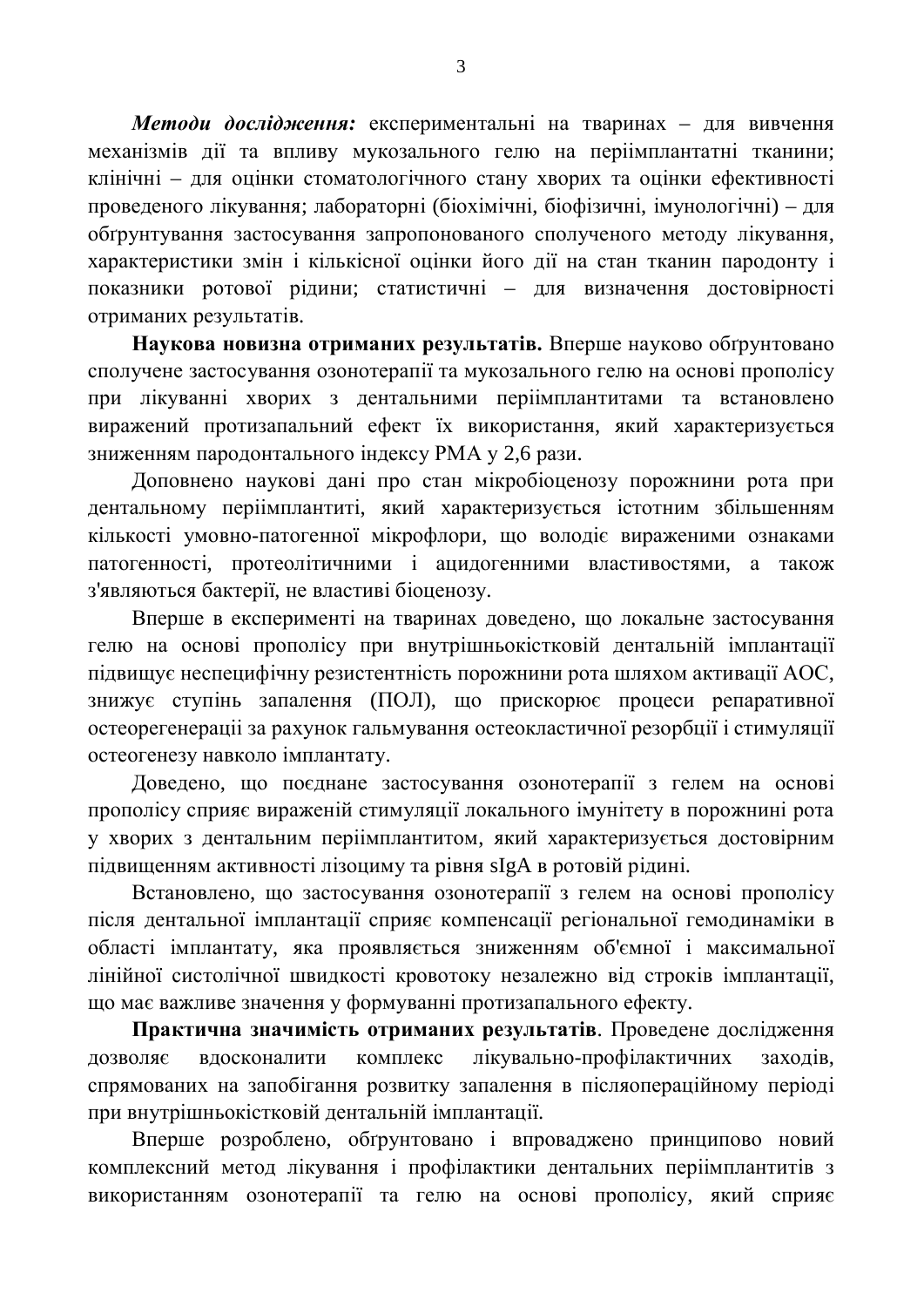попередженню відторгнення внутрішньокісткового імплантату за рахунок үсунення запального процесу та посилення процесів репаративної остеорегенераціі.

Застосування нового розробленого методу лікування і профілактики періімплантиту з використанням озонотерапії та мукозального гелю на основі прополісу сприяє зміцненню імплантату і підвищенню ефективності дентальної імплантації.

Запропонований комплекс лікувально-профілактичних заходів у хворих періімплантиту відрізняється простотою, доступністю, відсутністю ускладнень і можливістю широкого застосування в стоматологічних закладах різного рівня.

Результати дисертаційної роботи впроваджені в клінічну практику кафедр стоматологічного профілю ОНМедУ, відділу хірургічної стоматології ДУ «Інститут стоматології НАМН України», відділень хірургічної стоматології поліклінік М. Одеси.

Матеріали роботи використовуються в навчальному процесі ОНМедУ, на курсах інформації і стажування ДУ «Інститут стоматології НАМН України».

Особовий внесок здобувача. Дисертаційна робота є самостійним завершеним науковим дослідженням автора. Здобувачем особисто проведено патентно-інформаційний пошук і аналіз наукової літератури з даної проблеми, виконані клінічні та експериментальні дослідження, проведена їх статистична обробка та узагальнення отриманих результатів, підготовлені наукові матеріали для публікацій. Разом з науковим керівником сформульовані мета і завдання дослідження, сформульовані основні висновки та практичні рекомендації.

Клініко-експериментальні дослідження виконані на базі Одеського національного медичного університету: клінічні – на кафедрі хірургічної стоматології (зав. каф. – д.мед.н., проф. Гулюк А.Г.)<sup>1</sup>, експериментальні та біохімічні дослідження – у центральній науково-дослідній лабораторії (зав. лаб. – Кравченко Л.С.)<sup>1</sup>.

Апробація результатів дисертації. Основні положення дисертаційної роботи були повідомлені та обговорювались на науково-практичній конференції з міжнародною участю «Стоматологія XXI століття. Естафета поколінь» (Одеса, 2013); на 2-му Національному Українському стоматологічному конгресі (Київ, 2013); на науково-практичній конференції «Нові технології в хірургічній стоматології і щелепно-лицевій хірургії», присвяченій 100-річчю з дня народження проф. Семенченка Г.І.

Публікації. За темою дисертації опубліковано 6 друкованих праць, з них 4 статті у наукових фахових виданнях України, 1 стаття в науковому виданні Польщі, 1 патент на корисну модель.

Структура і обсяг дисертації. Дисертація викладена на 173 сторінках

 $^1$  Автор щиро вдячний співробітникам вищезгаданих структур за допомогу у виконанні досліджень.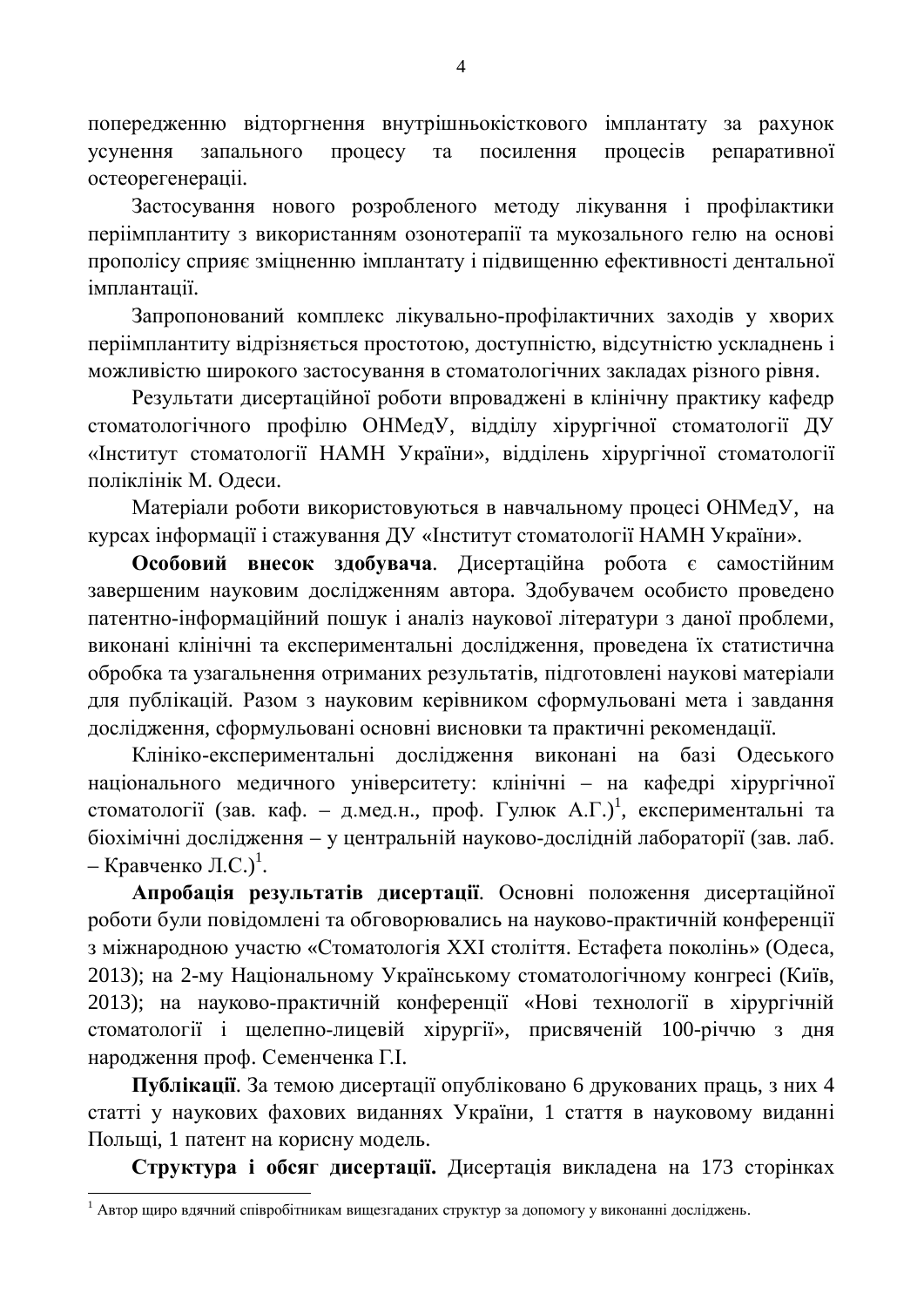принтерного тексту і складається зі вступу, огляду літератури, 5 розділів власних досліджень, розділу аналізу та узагальнення результатів дослідження, висновків, практичних рекомендацій, списку використаної літератури (273 джерела, з них 109 написано латиницею), додатку. Робота ілюстрована 14 рисунками, містить 32 таблиці.

# **ОСНОВНИЙ ЗМІСТ РОБОТИ**

Матеріали і методи дослідження. Для досягнення поставленої мети і завдань дисертаційної роботи проведено комплекс експериментальних, клінічних та лабораторних досліджень.

*Експериментальні дослідження* проведені для вивчення впливу мукозального гелю на основі прополісу на періімплантатні тканини. Було використано 32 білих щура обох статей, стадного розведення, які були розподілені на 4 групи (по 8 щурів у кожній): 1 група (контроль) – інтактні щури, яким не проводили ніяких втручань; 2 група – ложнооперовані щури; 3 група – щури, яким внутрішньокістково (в нижню щелепу) під тіопенталовим наркозом (20 мг/кг) був введений титановий імплантат (довжиною 3 мм і діаметром 1,5 мм, марка титану ВТ-01-1); 4 група – щури, яким внутрішньокістково водили титановий імплантат та додатково проводили аплікації мукозального гелю «Апідент» (з 2-го дня після операції, 2 рази на день протягом 3-5 хв.).

Тварин виводили з експерименту з дотриманням правил, передбачених Радою міжнародних медичних організацій і представлених в «Міжнародних рекомендаціях щодо проведення медико-біологічних досліджень з експериментальними тваринами» (Брюссель, 2002) та відповідно до національних «Спільних етичних принципів експериментів на тваринах» (Україна, 2001).

Після закінчення 3-тижневого експерименту щурів умертвляли під глибоким тіопенталовий наркозом (40 мг/кг), виділяли нижні щелепи, кістки очищали від м'язів, висушували і розтирали до порошкоподібного стану. У сироватці крові і тканинах щурів визначали показники перекисного окислення, мінерального обміну та активності ферментів.

В клінічних дослідженнях взяли участь 185 хворих з дентальними імплантатами. Для аналізу виникнення ускладнень дентальної імплантації, визначення їх характеру і кількості було обстежено 98 хворих (у віці 31-50 років) з періімплантатним мукозитом і дентальним періімплантитом, яким було встановлено 147 імплантатів з максимальним терміном після імплантації 12 pokib.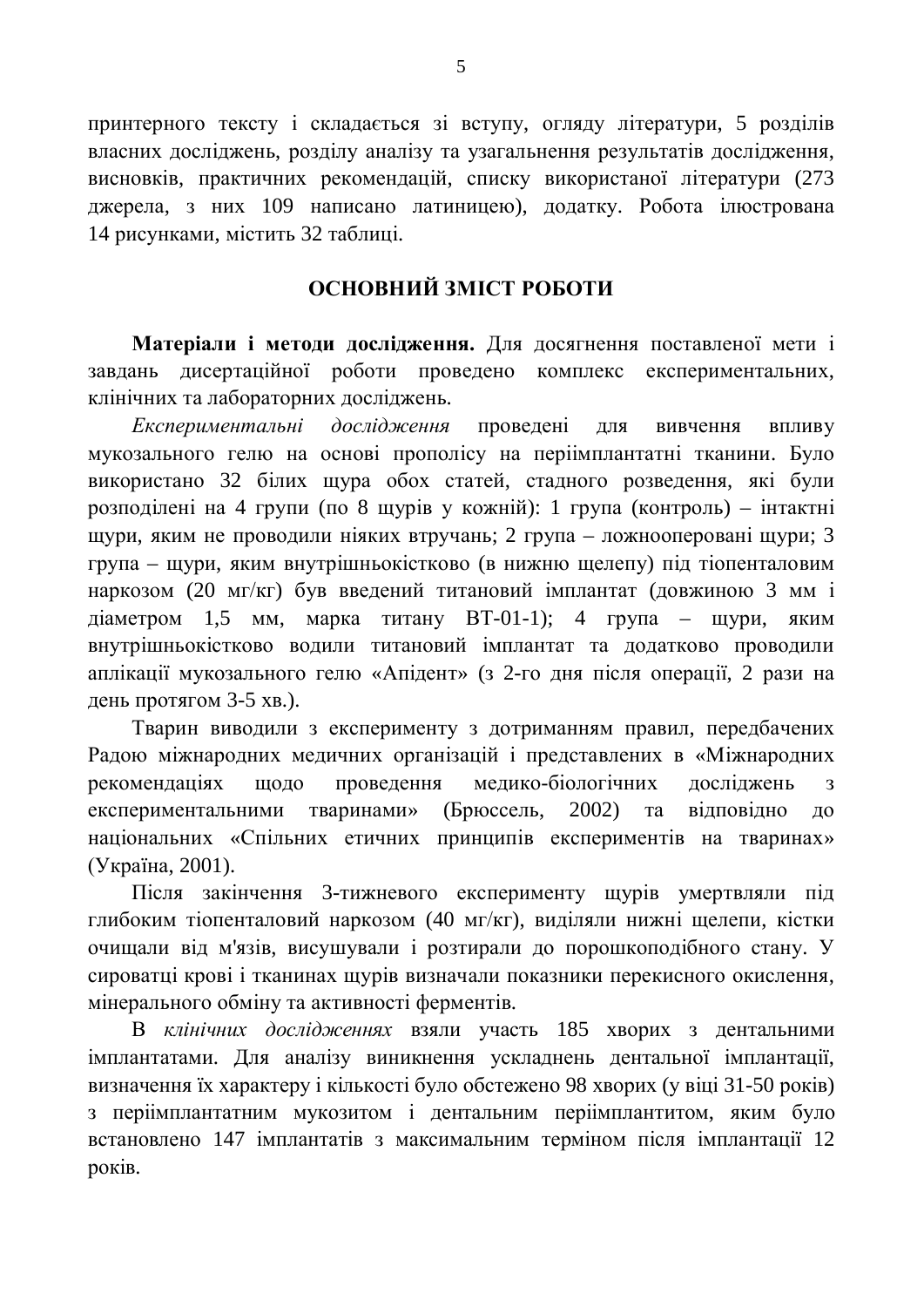Для поглибленого вивчення перебігу запального процесу в навколоімплантатних тканинах було обстежено і проліковано 87 пацієнтів з періімплантатним мукозитом і дентальним періімплантитом І класу. Всі пацієнти, які дали згоду на участь у дослідженнях, були розділені на дві групи: основну (55 осіб) та групу порівняння (32 людини), а також розподілені залежно від строків давності проведення імплантації: 1-5 років після імплантації (26 осіб)  $i$  6-10 років після імплантації (61  $\alpha$ сіб).

Пацієнти обох груп гігієну порожнини рота злійснювали за лопомогою зубної пасти «Parodontax classic» (GlaxoSmithKline) та зубного еліксиру «Лізомукоїд» (НПА «Одеська біотехнологія»).

Окрім того, в залежності від призначеного лікування хворі основної групи були розподілені на 2 підгрупи: І підгрупа – 27 хворих, яким призначали мукозальний гель «Апідент»; ІІ підгрупа – 28 хворих, яким додаткового окрім гелю «Апідент» була проведена озонотерапія за допомогою апарату «Ozonymed» (Ароza Enterprise Co., Тайвань, № РП 4616/2005 від 02.12.2005 р.). Лікувальні процедури проводили спочатку щодня, потім 2-3 рази на тиждень, курс лікування продовжували до повної ліквідації запальних явищ.

Гігієнічний стан й стан тканин порожнини рота оцінювали за допомогою iндексiв Silness-Loe (Silness J., Loe H., 1964), PMA % (Parma C., 1960), кровоточивості ясен (Mühlemann J., 1971), проби Шиллера-Писарева (Свраков Д., Писарев Ю., 1963), комплексного періодонтального індексу (КПІ) (Леус  $\Pi$ .A., 1988).

Стан кісткової тканини навколо імплантатів оцінювали за лопомогою інтегрального показника функціонування імплантатів (Миргазизов М.З., Миргазизов А.М., 2000).

Після клінічного обстеження у всіх осіб натщесерце проводили збір нестимульованої ротової рідини для подальших біохімічних досліджень.

*Біохімічні дослідження* проводилися в ротовій рідині пацієнтів і експериментальних тварин, у сироватці крові щурів та включали визначення активності каталази (Каролюк М.А. с соавт., 1988), супероксиддисмутази (СОД) (Горячковский А.М., 1998), еластази (Visser L., Blouf E.R., 1972), загальної протеолітичної активності (Левицький А.П. і співавт., 2005), активності кислої  $(K\Phi)$  та лужної фосфатаз (Л $\Phi$ ) (Bessey O.A. et al., 1946, в модифікації Левицького А.П. зі співав., 1973), вмісту малонового діальдегіду (МДА) (Стальная И.Д., Гаришвили Т.Г., 1977).

За активністю каталази й вмістом МДА розраховували антиоксидантнопрооксидантний індекс (АПІ) (Левицький А.П. і співавт., 2006).

*<u> Імунологічні дослідження передбачали визначення вмісту секреторного*</u> iмуноглобулiну A (SIgA) (Manchini G. et al., 1965) i лiзоциму (Сторожук П.Г. с соавт., 2000) в ротовій рідині хворих.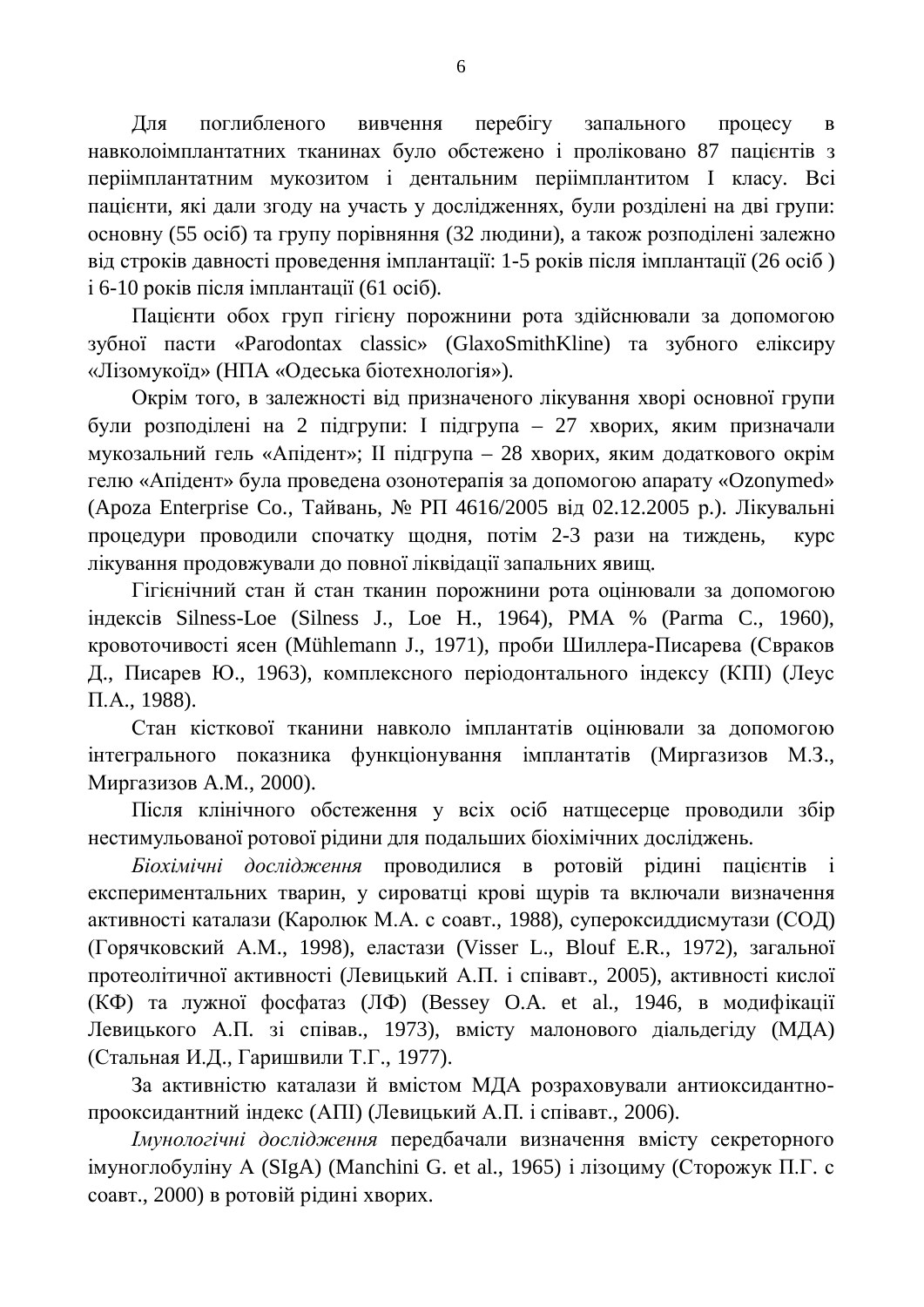Мікробіологічні дослідження проведені з метою ідентифікації збудників, що викликали запалення навколо імплантату. Забір матеріалу здійснювали стерильною бактеріальної петлею із запалених ділянок ясенного краю в зоні операції. Дослідження проводили для визначення якісного і кількісного складу виділеної мікрофлори. Видовий склад мікрофлори визначали за загальноприйнятою методикою з безпосереднім вивченням матеріалу у вигляді мазків, пофарбованих за Грамом, піл іммерсійним мікроскопом з наступним посівом його на диференційно-діагностичні живильні середовища (середовища Плоскірева, Ендо, желточно-сольовий агар) з подальшою інкубацією при температурі 37 °С. Для виявлення анаеробних бактерій використовували середовище Кіта-Тароці.

*Біофізичні дослідження* включали ультразвукові остеометрію та допплерівську флоуметрію. Ультразвукову остеометрію проводили для визначення щільності кісткової тканини нижньої щелепи за допомогою прибору «Эхоостеометр ЭОМ-02» (Литва).

Ультразвукову допплерівську флоуметрію проводили для оцінки мікроциркуляції в яснах за допомогою ультразвукового комп'ютеризованого приладу «Минимакс – Допплер-К» (ТОВ «СП Минимакс», Росія; № РП № 8523/2009 від 01.04.2009 р.)

Рентгенологічні дослідження проводили для уточнення діагнозу, оцінки ступеня резорбції кісткової тканини навколо імплантату. Ортопантомографію щелеп проводили за допомогою комп'ютерної діагностичної рентгенівської системи SIDEXIS з компонентом панорамної зйомки Orthophos-3 DS (Sirona, Німеччина). Аналіз ортопантомограм здійснювали в програмі "Sidexis" в WindowsXP. Контактні рентгенограми виконували на дентальному апараті "Siemens" (Німеччина).

Статистичну обробку результатів досліджень проводили варіаційностатистичним методом з використанням t-критерію Стьюдента персональному комп'ютері за допомогою прикладної ліцензійної статистичної програми «Statistica v 6.1» (StatSoft, USA, серійний номер AGAR 909E415822FA) **в режимі Windows XP Professional Edition.** 

Результати досліджень та їх обговорення. При обстеженні пацієнтів з дентальним періімплантитом встановлено, що більшість з них звернулися до стоматолога в зв'язку з появою болі або почуття дискомфорту в області імплантату (94 %), патологічної рухливості (23,2 %), неприємного запаху з рота (41,7 %). Після проведення об'єктивного обстеження була встановлена гіперемія ясна навколо імплантату. При зондуванні періімплантатної кишені його глибина коливалася від 2 мм до 6 мм, складаючи в середньому 4,2  $\pm$  1,2 мм. Частими ознаками були кровоточивість при зондуванні (33,7 %), наявність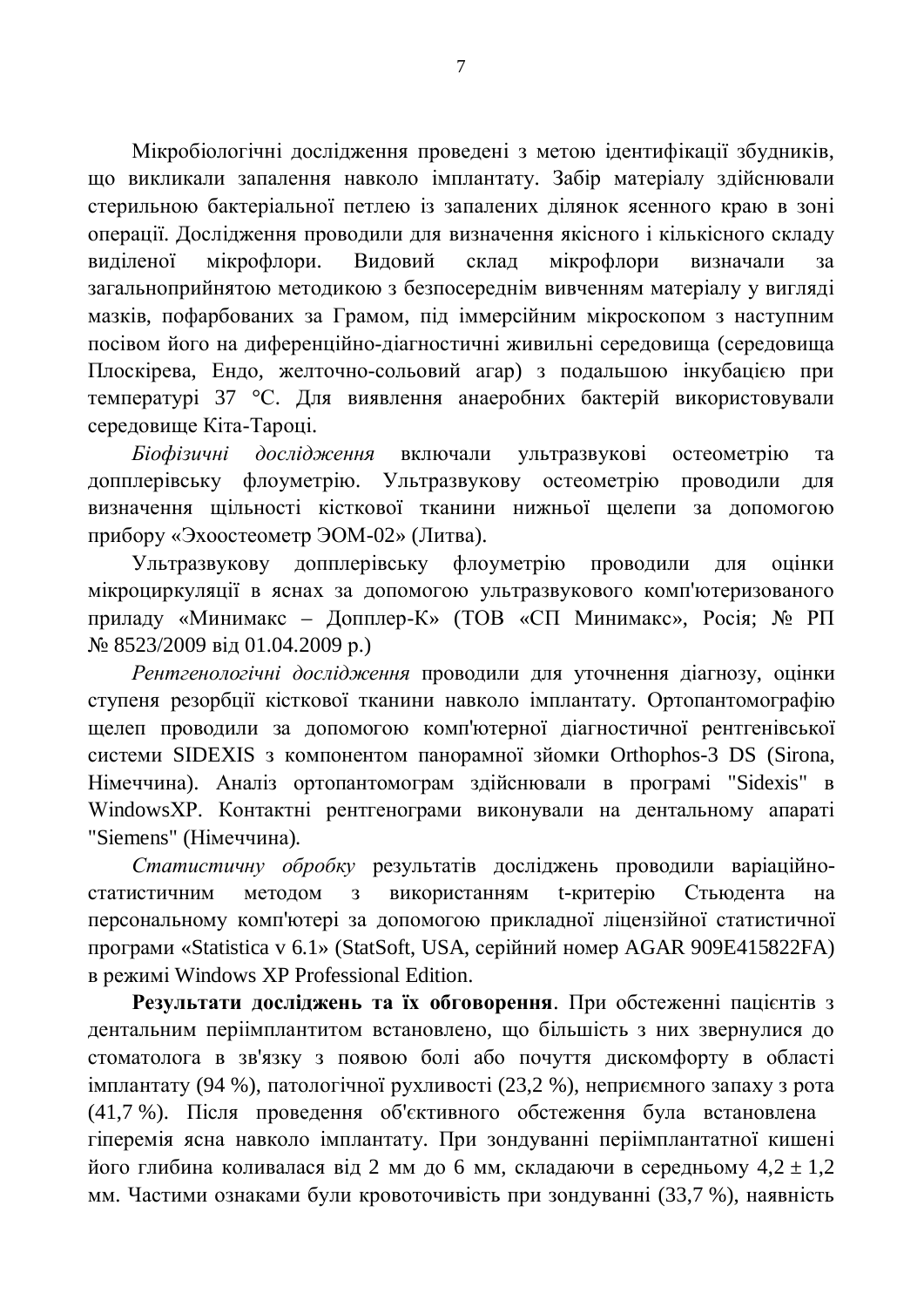запального ексудату (44,2 %) в періімплантатній кишені.

Встановлено, що частота дентальних періімплантитів безпосередньо залежить від збільшення термінів з моменту імплантації. Так, при терміні імплантації до 1 року кількість хворих з періімплантатним мукозитом склала 47,9 %, а кількість хворих з періімплантитом – 6,1 %. В терміни 1-5 років кількість осіб з мукозитом – 39,7 %, з періімплантитом – 11,2 %, через 6-9 років – 12,4 % і 39,8 % відповідно. Через 10-12 років після імплантації осіб з мукозитом не було, а кількість хворих з періімплантитом склала 42,9 % осіб.

Аналіз клінічних симптомів у хворих з періімплантитом показав, що клінічна та рентгенологічна картина періімплантиту мала деякі особливості залежно від терміну давності з моменту установки імплантату. Так, протягом першого року після установки імплантатів переважають симптоми пошкодження м'яких тканин, які проявляються болем, кровоточивістю, неприємним запахом з рота. Глибина періімплантатних кишень коливається від 1 мм до 5 мм, складаючи в середньому  $3.6 \pm 0.9$  мм. Ознаки горизонтального руйнування кісткової тканини виявлені лише у 3 хворих, однак із збільшенням термінів з моменту постановки імплантату перераховані ознаки дентального періімплантиту зустрічалися частіше, а через 10 років з моменту імплантатації вони виявлялися практично у половини хворих в обстежуваній групі. Виключення склали такі ознаки запалення як біль і гноєтеча.

При визначенні частоти зустрічаємості ускладнень дентальної імплантації, враховуючи класифікацію Jovanovik S.A. (1990), Spicermann H., (1991) за ступенем тяжкості, показано, що найчастіше зустрічався періімплантит I класу (29,6 %), потім мукозит (27,6 %), далі періімплантит II класу (19,4 %), періімплантит III класу (16,3 %) й періімплантит IV класу (7,1 %).

При визначенні кореляційної залежності між основними клінічними ознаками дентального періімплантиту встановлено, що значуща кореляційна залежність простежується між довжиною ділянки резорбції періімплантатної кісткової тканини і кількістю років з моменту операції ( $r = 0.6$ ;  $p < 0.01$ ), а також рухливістю імплантату (r = 0,7;  $p$  < 0,01). Глибина періімплантатного карману менше відображає ступінь руйнування кісткових структур, однак в більш віддалені терміни спостереження також об'єктивно свідчить про вираженість деструкції кісткової тканини навколо імплантату (г=0,4;  $p<0,05$ )

При проведенні індексної оцінки стан тканини порожнини рота встановлено достовірне погіршення індексу гігієни із збільшенням терміну з моменту імплантації (з 1,9 ± 0,01 бали через 1 рік до 2,9 ± 0,14 бали через 10-12  $\pi$ юків,  $p < 0.05$ ). Індекс КПІ також прогресивно погіршувався по мірі збільшення термінів після імплантації (з 1,1  $\pm$  0,06 бали через 1 рік до 3,6  $\pm$  0,18 бали через 6-9 років та  $3.7 \pm 0.19$  бали через 10-12 років, р < 0.05).

Інтегральний показник функціонування імплантатів по Міргазізову М.З.,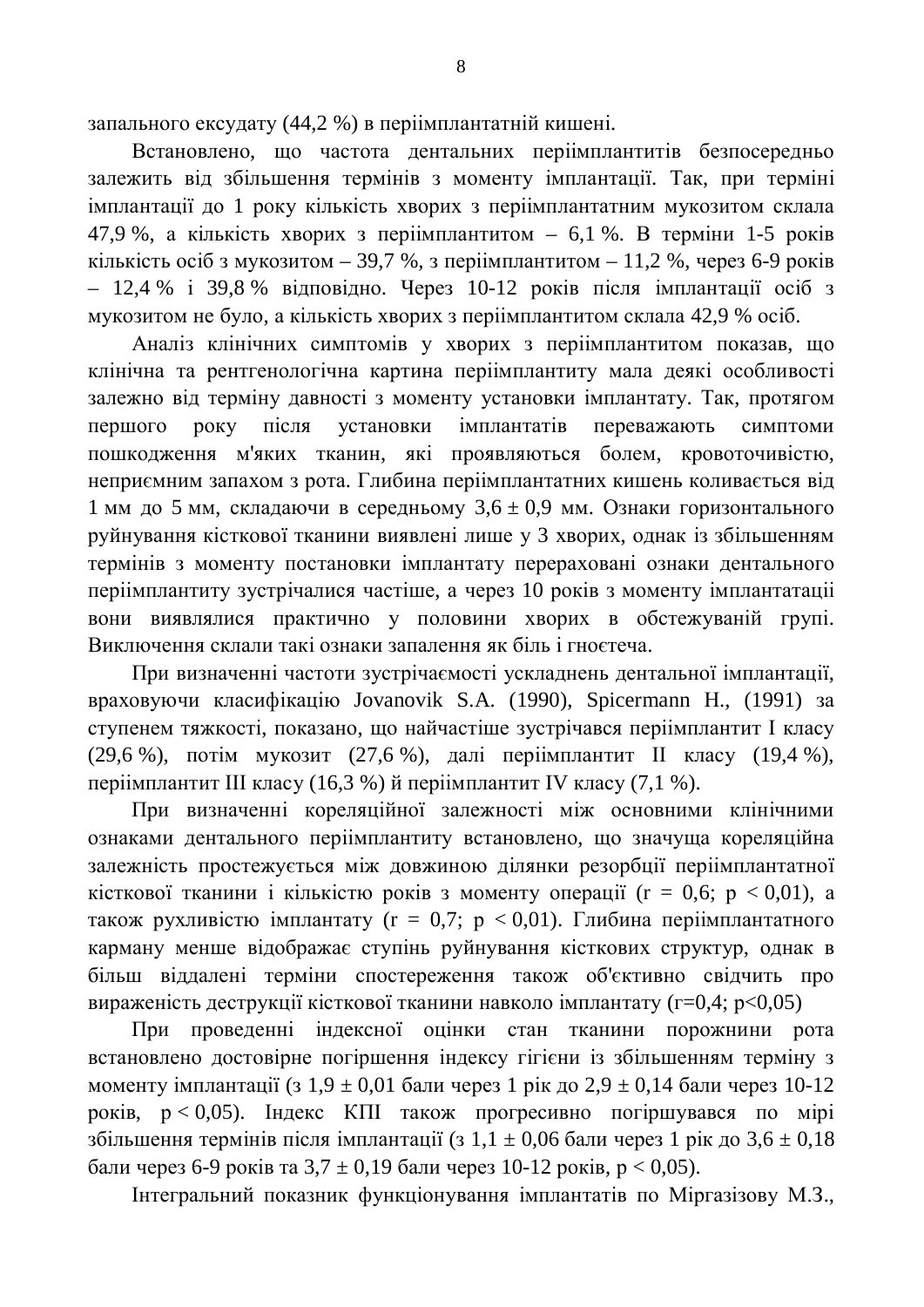навпаки, зменшувався. В жодному з періодів досліджуваний показник не наблизився до одиниці (0,87 ± 0,05 бали через 1 рік, 0,68 ± 0,04 бали через 1-5 pokib,  $0.55 \pm 0.03$  бали через 6-9 років,  $0.49 \pm 0.02$  бали через 10-12 років після установки імплантату).

Кореляційний аналіз виявив високу залежність між довжиною ділянки резорбції періімплантної кісткової тканини і такими показниками, як індекс гігієни (r = 0,6, p < 0,05), періодонтальний індекс (r = 0,7, p < 0,05) і високу зворотню залежність з інтегральним показником функціонування імплантатів по Міргазізову М.З. ( $r = -0.9$ ,  $p < 0.01$ ), що підтверджує можливість використання останнього показника з прогностичної метою.

При проведенні ехоостеометричного дослідження щільності альвеолярної кістки в періімплантатній ділянці виявлено зниження швидкості розповсюдження ультразвуку в кістковій тканині хворих з дентальним періімплантитом через 1-3 місяці після операції (на 332 м/с). Виявлене зниження швидкості розповсюдження ультразвуку знаходилось в прямій залежності від термінів після операції імплантації (до 2873  $\pm$  48 м/с через 6-10 років при 3316  $\pm$  56 м/с на протилежній стороні, р < 0,01).

Таким чином, проведені клінічні спостереження показали, що результати імплантації залежать не тільки від стану організму хворого, рівня гігієни порожнини рота, але і від часового терміну після установки імплантату.

При проведенні експериментальних досліджень з оцінки ефективності мукозального гелю з прополісом було встановлено, що гель оказує стимулюючу дію на процеси регенерації і викликає більш ранню епітелізацію травматичної рани слизової оболонки ясен після установки імплантату, що підтверджується повним загоєнням рани у всіх тварин основної 4-ї групи на 9-у добу після операції, тоді як у щурів 3-ї групи, яким не проводили аплікації гелем, на 9-ту добу загоєння наступило всього у 28 %, а повне загоєння було відзначено на 18-у добу.

Вивчення показників перекисного окислення ліпідів в тканинах операційного поля щурів на 8-у добу після проведення імплантації виявило зниження вмісту МДА у щурів 4-ї основної групи майже до показників контролю, збільшення активності каталази на 18 %, СОД – на 40 %, збільшення індексу АПІ в 1,5 рази, що свідчить про антиоксидантну дію гелю на основі прополісу.

За результатами біохімічних досліджень кісткової тканини, проведених через 3 тижні після початку експерименту, встановлено, що запропонований мукозальний гель при локальному застосуванні сприяє попередженню остеорезорбтивних (зниження активності еластази до 3,92  $\pm$  0,30 мкат/кг при  $5,12 \pm 0,41$  мкат/кг у ложнооперованих та 4,57  $\pm$  0,28 мкат/кг при встановленні імплантату,  $p < 0.05$ ; активності КФ до 3,64  $\pm$  0,42 мккат/кг при 4,10  $\pm$  0,32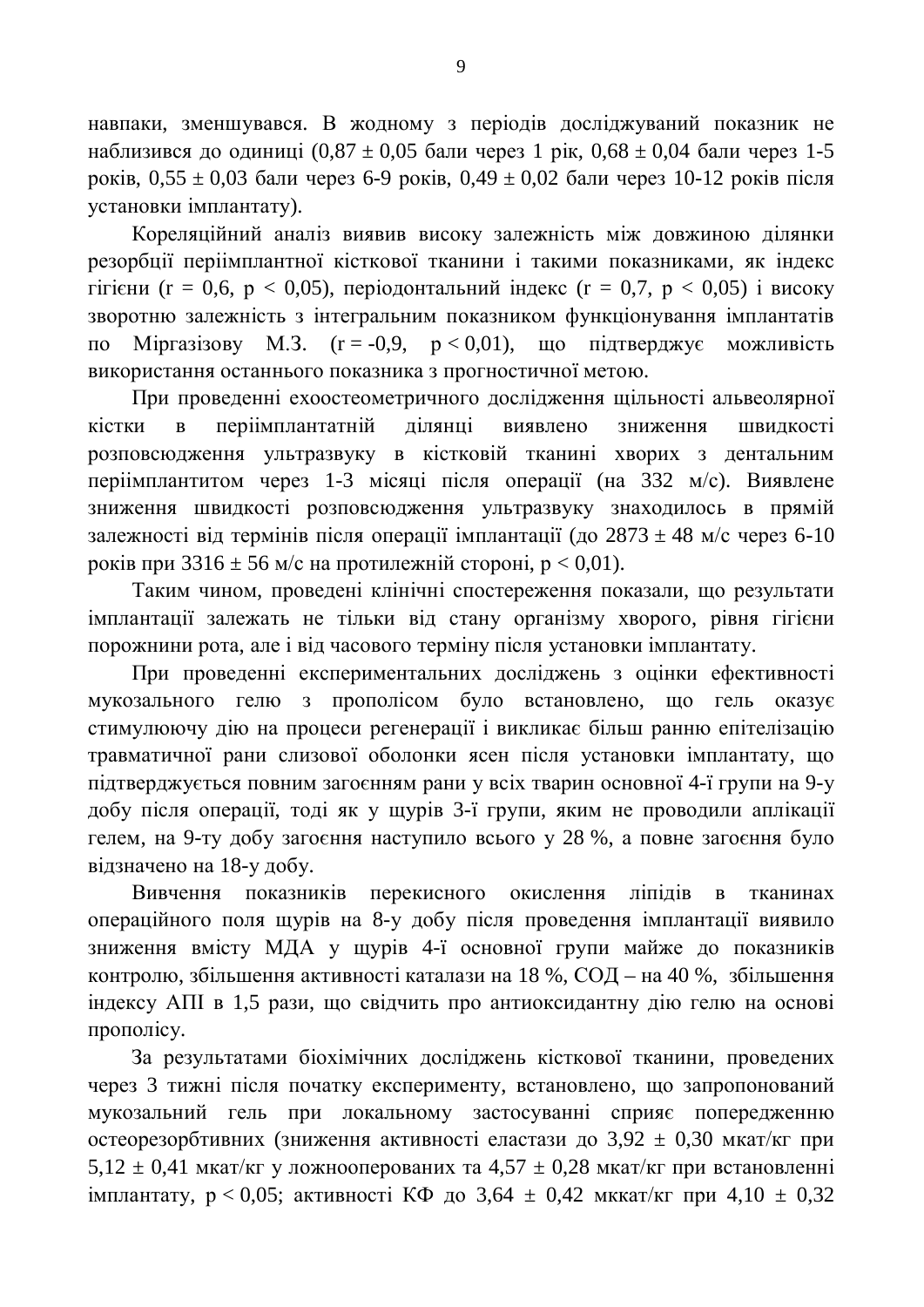мккат/кг при встановленні імплантату,  $p > 0.05$ ) і стимулюванню остеорегенеративних процесів в щелепах при внутрішньокістковій імплантації (збільшення активності ЛФ до 44,80 ± 4,10 мккат/кг при 36,80 ± 4,02 мккат/кг у ложнооперованих та 39,60  $\pm$  3,84 мккат/кг при встановленні імплантату). Про протизапальну дію гелю свідчить зниження ЗПА (до 24,50 ± 2,80 мккат/кг при  $28,80 \pm 3,10$  MKKaT/KF Y JOXHOOITEDOBAHUX TA  $29,40 \pm 2,74$  MKKAT/KF  $\Pi$ pH встановленні імплантату.

Таким чином, результати експериментальних лосліджень дають пілставу рекомендувати локальне застосування гелю на основі прополісу для попередження деструктивно-запальних процесів при внутрішньокісткової дентальній імплантації в клініці.

Наступним етапом роботи були клінічні дослідження з оцінки ефективності розробленого способу лікування й профілактики ускладнень дентальної імплантації, який передбачає сполучене застосування мукозального гелю на основі прополісу та озонотерапії.

При оцінці гігієнічного стану порожнини рота хворих з дентальними імплантатами було встановлено, що встановлено, що показник індексу Silness-Loe в середньому становив  $2,12 \pm 0,11$  бали в групі пацієнтів, в яких період після імплантації склав 1-5 років (I підгрупа), і 2,38  $\pm$  0,12 бали у пацієнтів, післяопераційний період яких склав 6-10 років (II підгрупа).

Слід зазначити, що позитивні зміни рівня гігієни відзначалися протягом усього періоду досліджень як в підгрупах основної групи, так і в групі порівняння. Вочевидь, це пояснюється тим, що пацієнти груп порівняння застосовували для полоскання порожнини рота гігієнічний еліксир «Лізомукоїд». Разом з тим, більш істотне поліпшення гігієнічного стану порожнини рота з цифровими значеннями індексу Silness-Loe, спостерігалося у всіх вікових групах пацієнтів, які отримували комплексне лікування, що складається з аплікацій запропонованого гелю самостійно або разом з курсами озонотерапії (зниження індексу Silness-Loe: 1-5 років після імплантації – з  $2,12 \pm 0,11$  бали до  $0.93 \pm 0.05$  бали та з  $2,16 \pm 0.11$  бали до  $0.72 \pm 0.04$  бали відповідно,  $p < 0.05$ ; 6-10 років після імплантації – з 2,35 ± 0,12 бали до  $1,08 \pm 0,06$  бали та з 2,46  $\pm$  0,13 бали до 0,91  $\pm$  0,05 бали через 6 місяців відповідно,  $p < 0.05$ ).

Проведені дослідження показали, що обидва розроблені методи лікування оказують виражену пародонтопротекторну і протизапальну дію на тканини пародонту у пацієнтів з дентальним періімплантітом в усіх досліджуваних групах незалежно від терміну імплантації. Про ефективність розроблених методів лікування свідчать зміни цифрових значень індексу кровоточивості, які в основній групі вже через 3 місяці спостережень знижуються більш ніж в 1,5 рази. При цьому комбіноване лікування ускладнень у цих пацієнтів за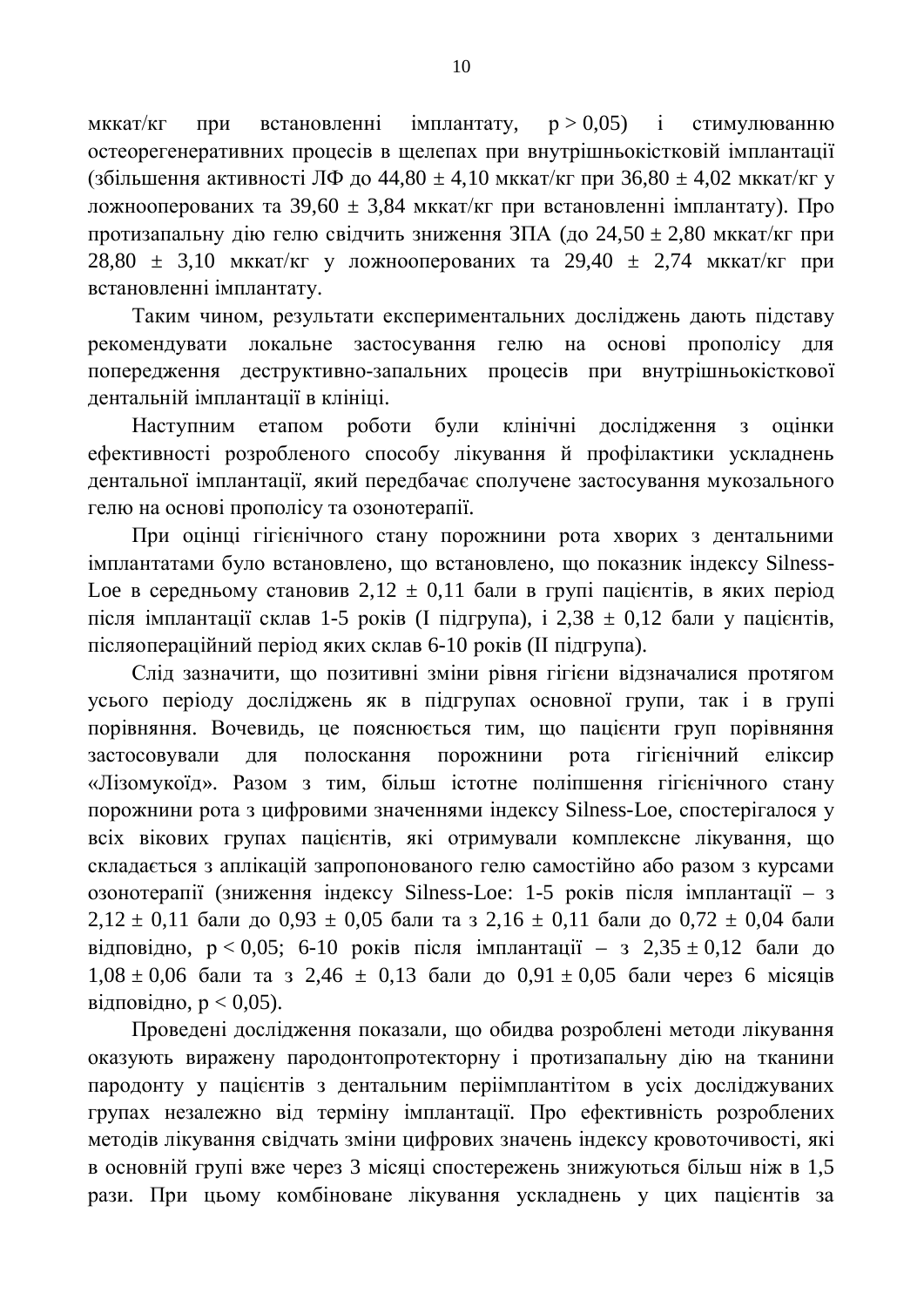допомогою аплікацій гелю і проведення озонотерапії знижує цей показник майже в 2 рази (отримані дані зберігаються до кінця спостереження).

Крім того, застосування сполученого лікування дентальних періімплантитів, що виникли протягом 1-10 років після імплантації, дозволяють знизити не тільки кровоточивість періімплантних тканин, але і зменшити їх набряк і гіперемію, тобто, ознаки запалення у пацієнтів всіх досліджуваних груп. Про це свідчить достовірне зменшення індексу РМА в першій підгрупі в 1,5-2 рази і в другій - в 2,4-2,6 рази за весь період спостережень ( $p < 0.05$ ). При цьому протизапальний ефект, отриманий після лікування, істотно не залежить від термінів імплантації, а тільки від обраного способу лікування.

Вивчення мікробного пейзажу ясенного жолобка у пацієнтів групи 1-5 років після імплантації показало, що за наявності періімплантиту в порожнині pora cпостерігається збільшення вмісту Peptostreptococcus spp., Porphyromonas gingivalis, Prevotella intermedia, Actinobacillus actinomycetem comitans більш ніж в 2 рази і Veyllonelly на 63 % по порівняно зі здоровими.

Після проведеної терапії у пацієнтів з дентальним періімплантитом встановлено достовірне зменшення кількості пародонтопатогенних мікроорганізмів й збільшення лактобактерій ( $p < 0.05$ ). Кількість бактероїдів в ясенный рідини пацієнтів, термін імплантації яких склав 1-5 років, зменшилася в 2,2 рази в кінці дослідження у порівнянні з вихдними даними, пептококів, пептострептококів і актиноміцетів – в 2 рази, вейлонел – в 1,5 рази. При цьому мікробний пейзаж ясенної рідини у пацієнтів з дентальним періімплантитом не залежав від терміну проведення іплантаціі.

В результаті проведених досліджень було відзначено, що основні відмінності мікробіоценозу зони навколоімплантатних тканин в нормі від мікробіоценозу пацієнтів з дентальним періімплантитом полягають у підвищенні частоти виявлення стрептококів і вейлонел, бактероїдів і грибів роду Candida в середньому на 3-10 %. Разом з тим, при наявності незнімних ортопедичних конструкцій в порожнині рота у пацієнтів з дентальним періімплантитом встановлена висока мікробна щільність бактеріальних спільнот, які колонізують всі відділи порожнини рота і складаються з умовнопатогенної мікрофлори, яка за певних умов перетворюється на патогенну, що робить можливим швидкий розвиток запальних процесів у навколоімплантатних тканинах. Саме тому при встановленні імплантатів та в реабілітаційному періоді необхідно проводити обов'язковий мікробіологічний контроль стану біоценозу порожнини рота у даної категорії пацієнтів.

Аналіз даних біохімічних досліджень ротової рідини пацієнтів свідчить про низький рівень антиоксидантного захисту в порожнині рота у всіх досліджуваних групах, що підтверджується низьким вихідним рівнем активності каталази (від 0,07 ± 0,004 мкат/л до 0,09 ± 0,005 мкат/л). Найнижчий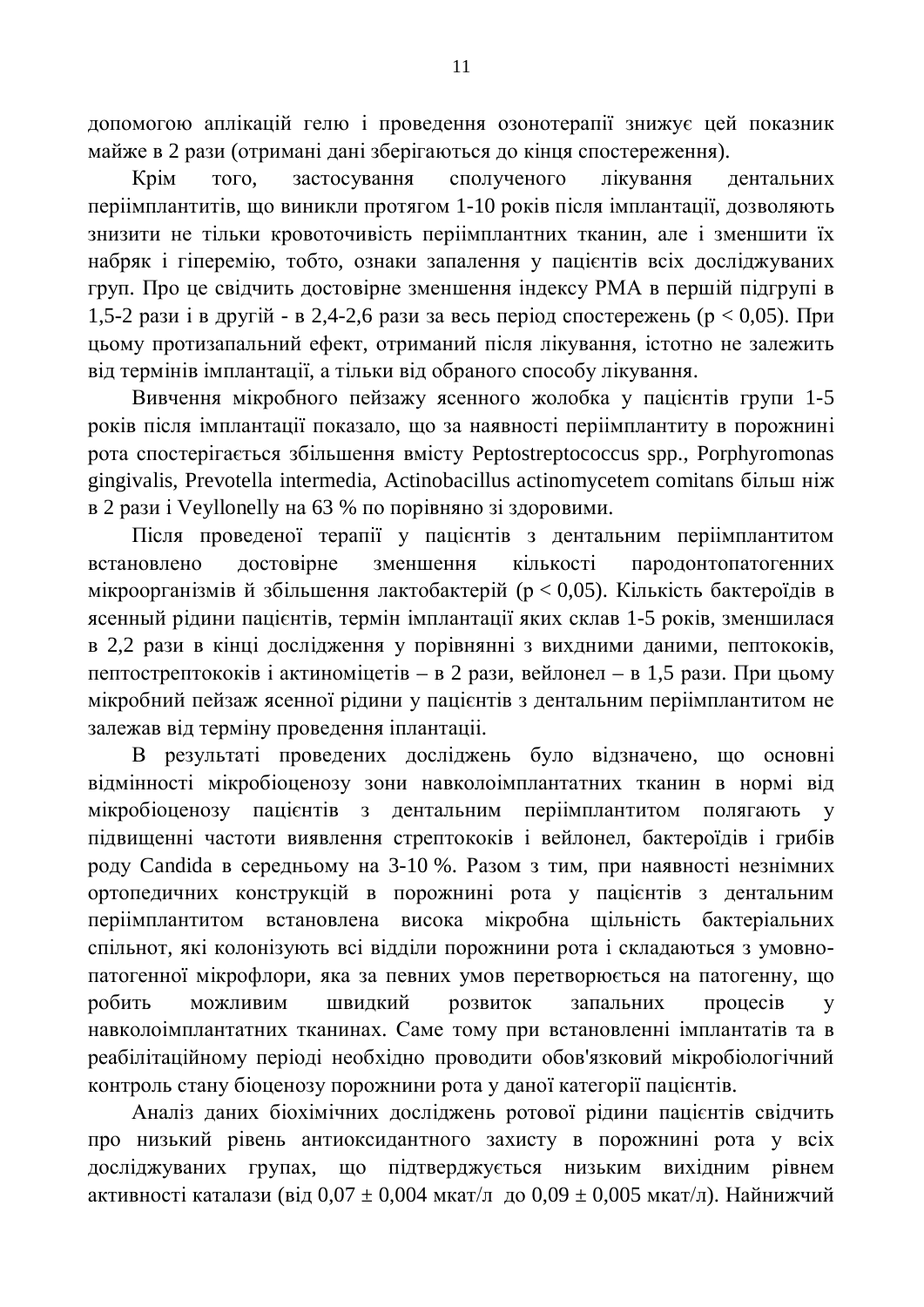рівень вихідних даних був встановлений у пацієнтів з дентальним періімплантитом, термін імплантації яких склав 6-10 років. Місцеве застосування гелю з прополісом у пацієнтів з дентальним періімплантитом (1-5 років після імплантації) призвело до стійкого підвищення активності каталази вже на перших етапах дослідження, проте недостовірно (р > 0,05). Разом з тим, при сполученому застосуванні гелю й озонотерапії вивчаємий показник достовірно збільшувався (більш ніж у 1,5 рази) вже через місяць спостережень, а через півроку він перевищував вихідні дані в 2 рази (0,16 ± 0,008 мкат/л при  $0.08 \pm 0.004$  мкат/л до лікування,  $p < 0.05$ ). Така ж тенденція спостерігалася і у пацієнтів в іншій досліджуваній групі (6-10 років після імплантації).

Проведені дослідження свідчать про інтенсифікацію перекисного окислення ліпідів в пацієнтів с дентальним періімплантитом, про що свідчить вміст МДА в ротовій рідині пацієнтів (в терміни 1-5 років після імплантації – від  $1,07 \pm 0,05$  мк-моль/л до  $1,09 \pm 0,06$  мк-моль/л; в терміни 6-10 років - $1,11 \pm 0,06$  мк-моль/л до  $1,13 \pm 0,06$  мк-моль/л). Після проведеного лікування рівень МДА істотно знижувався (1-5 років після імплантації: до  $0.69 \pm 0.04$ мк-моль/л при лікуванні гелем з прополісом ( $p < 0.05$ ) та  $0.53 \pm 0.03$  мк-моль/л при застосуванні сполученої терапії ( $p_{n-1} < 0.05$ ); 6-9 років після імплантації: до  $0.73 \pm 0.04$  MK-MOJIb/J Ta  $0.57 \pm 0.03$  MK-MOJIb/J BIAHOBIAHO,  $p_{n-1} < 0.05$ ).

При аналізі даних індексу АПІ встановлено, що застосування мукозального гелю на основі прополісу вже через місяць спостережень дозволило збільшити АПІ в 1,5-1,7 рази, а через півроку дані індексу дорівнювали 21,74  $\pm$  1,11 од. в групі 1-5 років після імплантації і 19,18  $\pm$  0,98 од. у групі 6-10 років після імплантації. Однак найбільшу ефективність встановлено при сполученому застосуванні гелю й озонотерапії: через місяць АПІ склав 19,44  $\pm$  0,10 од. у групі пацієнтів, термін імплантації яких 1-5 років, і 13,92  $\pm$  0,71 од. у групі пацієнтів с терміном імплантації 6-10 років, при цьому достовірне збільшення рівня досліджуваного індексу спостерігалося на всьому протязі дослідження, і через рік він перевищував вихідні дані в 3,4-3,8 рази.

При дослідженні активності еластази встановлено її підвищення в ротовій рідині всіх осіб з дентальними періімплантитами (в 4,5-5 разів). Через 6 місяців після проведеного лікування в осіб І підгрупи (гель з прополісом) активність еластази знижується в 1,3 рази, однак через 12 місяців вивчаємий показник достовірно не відрізнявся вихідних даних. При сполученому використанні гелю й озонотерапії активність каталази була нижче показників групи порівняння вже через місяць  $(5,55\pm0.28 \text{MKKat/II})$  проти  $6,53 \pm 0.33 \text{MKKat/II}$  у групі порівняння,  $p < 0.05$ , при  $8.79 \pm 0.45$  мккат/л до лікування,  $p < 0.05$ ) і залишалася на цьому рівні до кінця спостережень. Подібна тенденція була встановлена і у пацієнтів іншої досліджуваної групи (6-10 років після імплантації). Вихідні дані у цих пацієнтів склали від 8,76 ± 0,44 мккат/л до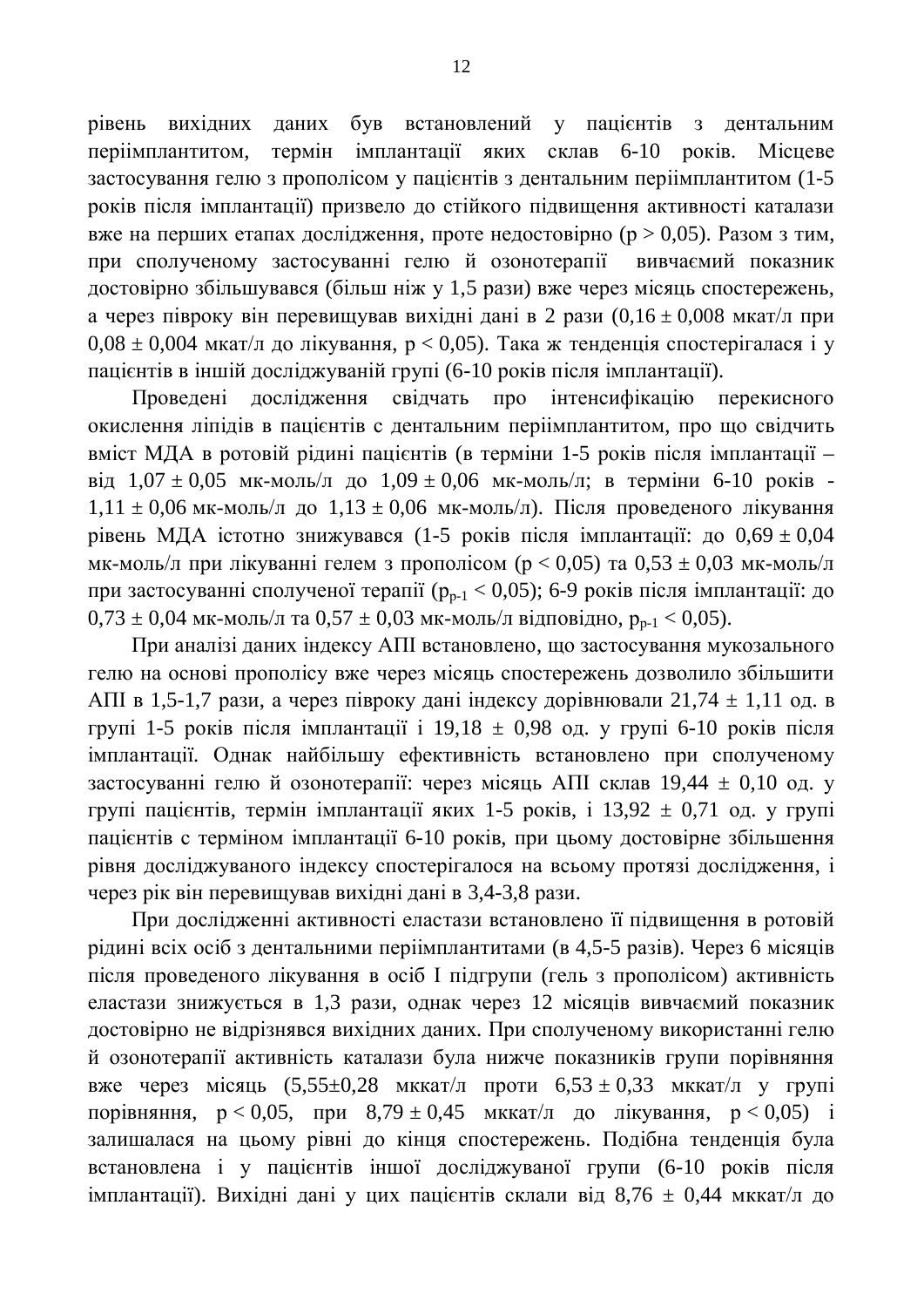$8,88 \pm 0,44$  мккат/л. Після використання гелю з прополісом встановлено достовірне зниження активності еластази вже через місяць після закінчення лікувального курсу (до  $6,16 \pm 0,32$  мккат/л,  $p < 0.05$ ), але різниця зі значеннями групи порівняння була недостовірної (р > 0,05), і через рік цифрові значення даного маркера запалення збільшилися до 7,41  $\pm$  0,38 мккат/л, що свідчить про виражений, але короткочасний протизапальний ефект даного методу лікування.

При сполученому застосуванні гелю з озонотерапією активність еластази достовірно знижується ( $p < 0.05$ ), а через 6 місяців незначно збільшується і практично зберігається на цьому рівні до кінця спостереження  $(6,20 \pm 0,32)$ мккат/л), що свідчить про більш ефективну і пролонговану протизапальну дію сполученого методу лікування.

Аналіз факторів місцевого імунітету свідчить про те, що застосування зубного еліксиру «Лізомукоїі» сприяє підвищенню показників місцевого імунітету в порожнині рота у всіх пацієнтів груп порівняння і не залежало від термінів імплантації. При цьому через місяць спостережень рівень лізоциму підвищився на 20-22 %, а вміст sIgA – на 11-12% у всіх групах порівняння, що можна пояснити протизапальною дією застосовуваного ополіскувача. Однак через 12 місяці значення цих показників були близькими до початкового рівня ( $p > 0.05$ ) і достовірно низькими по відношенню до основних груп спостереження ( $p_1 < 0.05$ ). У той же час, розроблений спосіб лікування з використанням гелю і озонотерапії на фоні застосування ополіскувача «Лізомукоїд» істотно підвищує активність лізоциму і рівень sIgA в ротовій рідині пацієнтів основних груп. Вже через 3 місяці лікування цифрові значення вивчаємих показників збільшувалися в 1,4 рази, залишаючись такими протягом усього періоду спостережень ( $p < 0.05$ ), що свідчить про стимулюючий вплив проведеної терапії на антимікробну систему захисту порожнини рота.

При проведенні ультразвукової допплерографії у пацієнтів з дентальним періімплантитом встановлено, що до лікування об'ємна систолічна швидкість і максимальна лінійна систолічна швидкість збільшені більш ніж в 4 і 2 рази відповідно. Разом з тим, кінцева діастолічна швидкість по кривій максимальної швидкості перевищувала значення у пацієнтів зі здоровим пародонтом в 1,6 рази, а індекси пульсації і Пурселя знаходилися в межах норми.

При вивченні динаміки зміни кровопостачання порожнини рота після проведення однієї лікувальної процедури встановлено, що тільки сполучене застосування озонотерапії та гелю достовірно впливає на досліджувані показники кровотоку, що підтверджується підвищенням об'ємної і лінійної швидкості кровотоку ( $p < 0.05$ ).

Через 6 місяців у всіх пацієнтів основної групи спостерігалася нормалізація показників, що характеризують мікроциркуляцію, тоді як у пацієнтів групи порівняння найчастіше ці величини відрізнялися від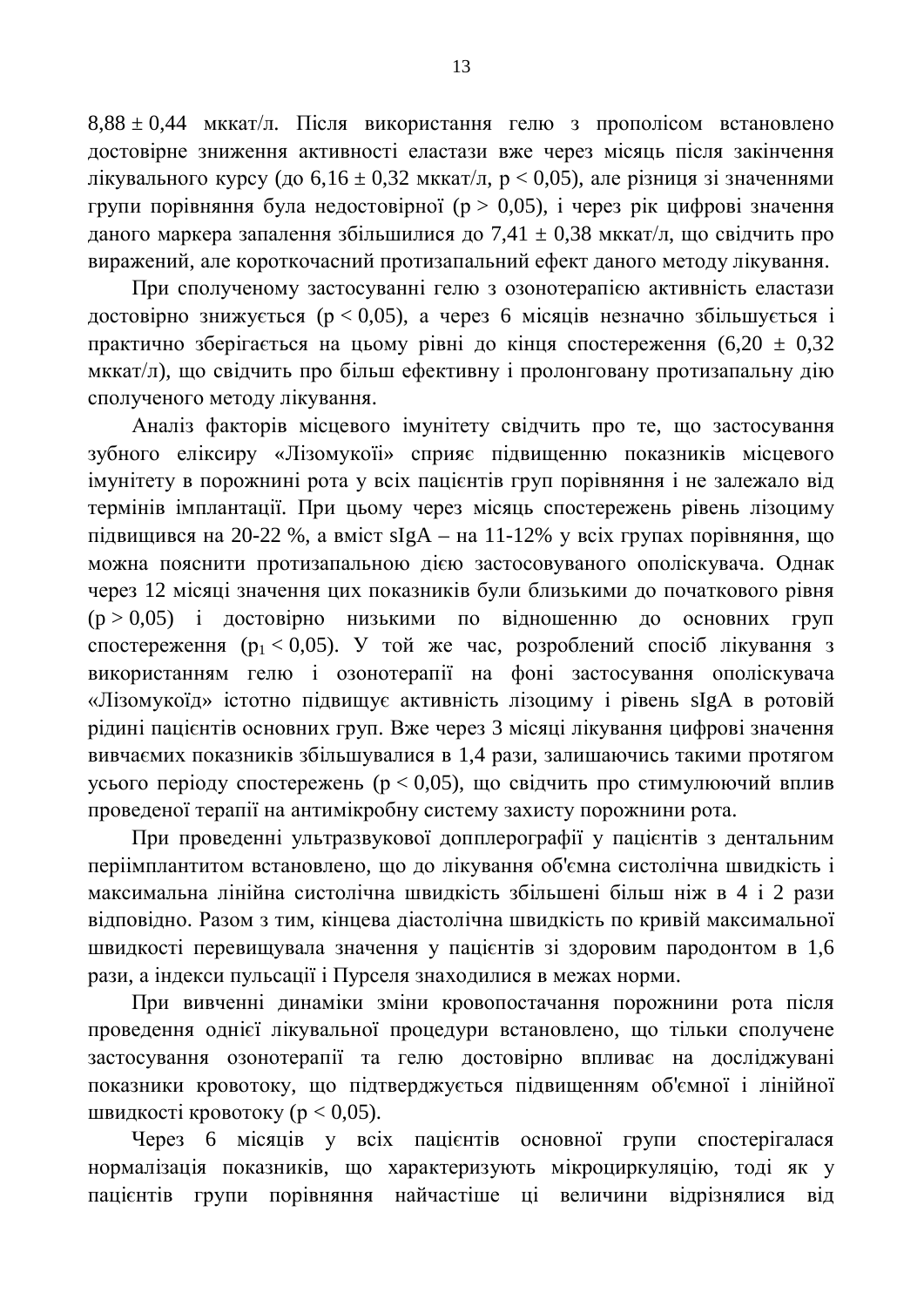нормативних у здорових людей. Так, об'ємна і максимальна лінійна систолічна швидкість кровотоку після проведеного сполученого лікування склала  $0.019 \pm 0.001$  MM/c i  $2.453 \pm 0.126$  MM/c відповідно. У групі порівняння цифрові значення досліджуваних показників були значно вище - 0,194  $\pm$  0,01 мм/с і  $2,621 \pm 0,134$  мм/с відповідно, що свідчить ще про посилення лінійних швидкостей кровотоку, яке характерно для запальних процесів у періімплантатних тканинах.

При вивченні стану кісткової тканини пацієнтів з дентальним періімплантитом за допомогою ультразвукової ехоостеометрії показано, що у вихідному стані в усіх спостережуваних хворих швидкість поширення үльтразвуку в пошкодженій ділянці була зниженою (на 30 %) у порівнянні з показниками норми (інтактна інша сторона щелепи). Застосування мукозального гелю самостійно і в поєлнанні з озонотерапією сприяло посиленню і прискоренню процесів остеорегенерації, про що свідчило збільшення швидкості поширення ультразвукової хвилі, однак воно було неоднаковим і безпосередньо залежало від методу лікування. Так, після застосування мукозального гелю місцево відновлення структури кісткової тканини було практично таким же, як і в групі порівняння (швидкість поширення ультразвукової хвилі через 3 місяці досліджень становила  $2314,4 \pm 105,2$  M/c в групі порівняння і  $2343,9 \pm 101,9$  M/c в основній групі). Однак, різниця показника швидкості хвилі на інтактній та ураженій сторонах в цей період спостережень становила 30,5 % і 29,6 % відповідно. Подібна тенденція зберігалася протягом усього періоду спостережень і через 6 місяців швидкість поширення ультразвукової хвилі становила 2308,6  $\pm$  104,9 м/с в групі порівняння і 2347,8 ± 101,2 м/с в основній групі (при використанні тільки мукозального гелю). При застосуванні сполученого методу лікування  $(030H0Tepa\pi i\pi + Teh)$  спостерігалася нормалізація показників ехоостеометрії у хворих з періімплантитом. Так, відразу після проведеного лікування швидкість vльтразвукової хвилі збільшилася і склала 2834,5 ± 123,2 м/с, що в 1,2 рази більше, ніж у групі порівняння, а різниця показників поширення хвилі між інтактною стороною і стороною з періімплантитом значно зменшилася і становила 14,8 %. Через 3 місяці дані ехоостеометрії склали 3169,6  $\pm$  137,8 м/с, що достовірно більше в порівнянні з даними на початку лікування і в групі порівняння, а різниця показників поширення хвилі зменшилася до 4,8 %  $(p < 0.05; p_1 < 0.05)$ . Наприкінці проведених досліджень швидкість поширення ультразвукової хвилі після застосування озонотерапії та гелю на основі прополісу в основній групі становила  $3276,6 \pm 141,4$  м/с і достовірно не відрізнялася від даних на інтактній стороні (3328,4 ± 143,1 м/с). Крім того, встановлено, що отримані дані ехоостеометрії підтверджувалися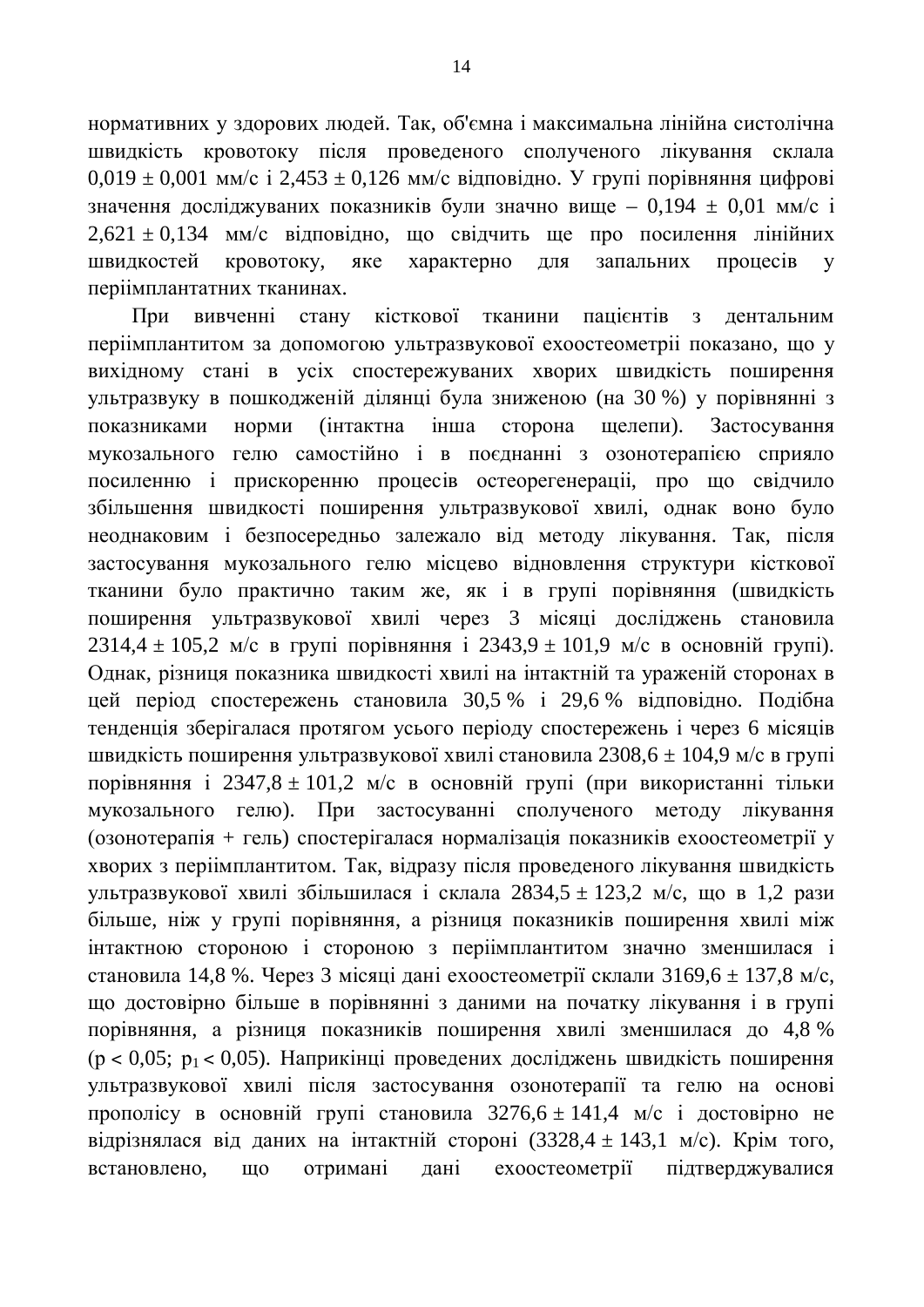рентгенологічними дослідженнями – явища деструкції в періімплантатних зонах були відсутні.

Таким чином, отримані клінічні дані дозволили нам вважати запропоновану схему комплексного лікування і профілактики ускладнень дентальної імплантації високоефективною. Розроблений метод сполученого впливу озонотерапії та мукозального гелю на основі прополісу на періімплантатні тканини має виражений остеопластичний ефект, сприяє більш швидкому відновленню кісткової тканини, а, отже, усуненню рухливості імплантату, що підвищує якість і довгостроковий прогноз дентальної iMППАНТАНii

#### **ВИСНОВКИ**

1. Погіршення стану гігієни порожнини рота, збільшення кількості умовнопатогенної мікрофлори, що володіє протеолітичними і ацидогенними властивостями, поява бактерій, не властивих біоценозу порожнини рота, призводять до зниження щільності кісткової тканини в періімплантній зоні і є основною причиною розвитку періімплантиту. Незважаючи на численні методи лікування, спрямовані на усунення запалення в періімплантних тканинах, недостатня увага приділяється застосуванню біофізичних факторів та їх сполученому використанню з мукозальними гелями. Тому пошук нових модифікованих методів лікування дентальних періімплантитів залишається актуальним в дентальній імплантології.

2. Проведений аналіз характеру ускладнень після дентальної імплантації показав, що протягом першого року у 47,9 % хворих був діагностований періімплантатний мукозит, а у 6,1 % – дентальний періімплантит, через п'ять років – у 39,7 % і 11,2 % відповідно, що свідчить про пряму залежність виникнення тяжкості ускладнень в періімплантних тканинах від термінів після проведення операції імплантації.

3. Доповнені дані про мікробний пейзаж в області імпланто-ясенного з'єднання у хворих з дентальним періімплантитом, який характеризується високою мікробної щільністю бактеріальних спільнот, що складаються з умовно-патогенной і патогенной мікрофлори (Porphyromonas gingivalis  $5.9 \pm 0.30$  lgKYO/MJ, Prevotella intermedia  $5.0 \pm 0.25$  lgKYO/MJ, Bacteroides forsythus  $2.4 \pm 0.13$  lgKYO / MJ, Actinobacillus actinomycetem comitans  $5.1 \pm 0.26$ lgKУО/мл), що створює умови для швидкого розвитку запально-деструктивних процесів у навколоімплантатних тканинах, а сполучене застосування озонотерапії з гелем на основі прополісу в 1,6-2 рази знижує кількість патогенних мікроорганізмів.

4. Показано, що використання в умовах експерименту при дентальній імплантації у щурів нового мукозального гелю на основі прополісу стимулює

15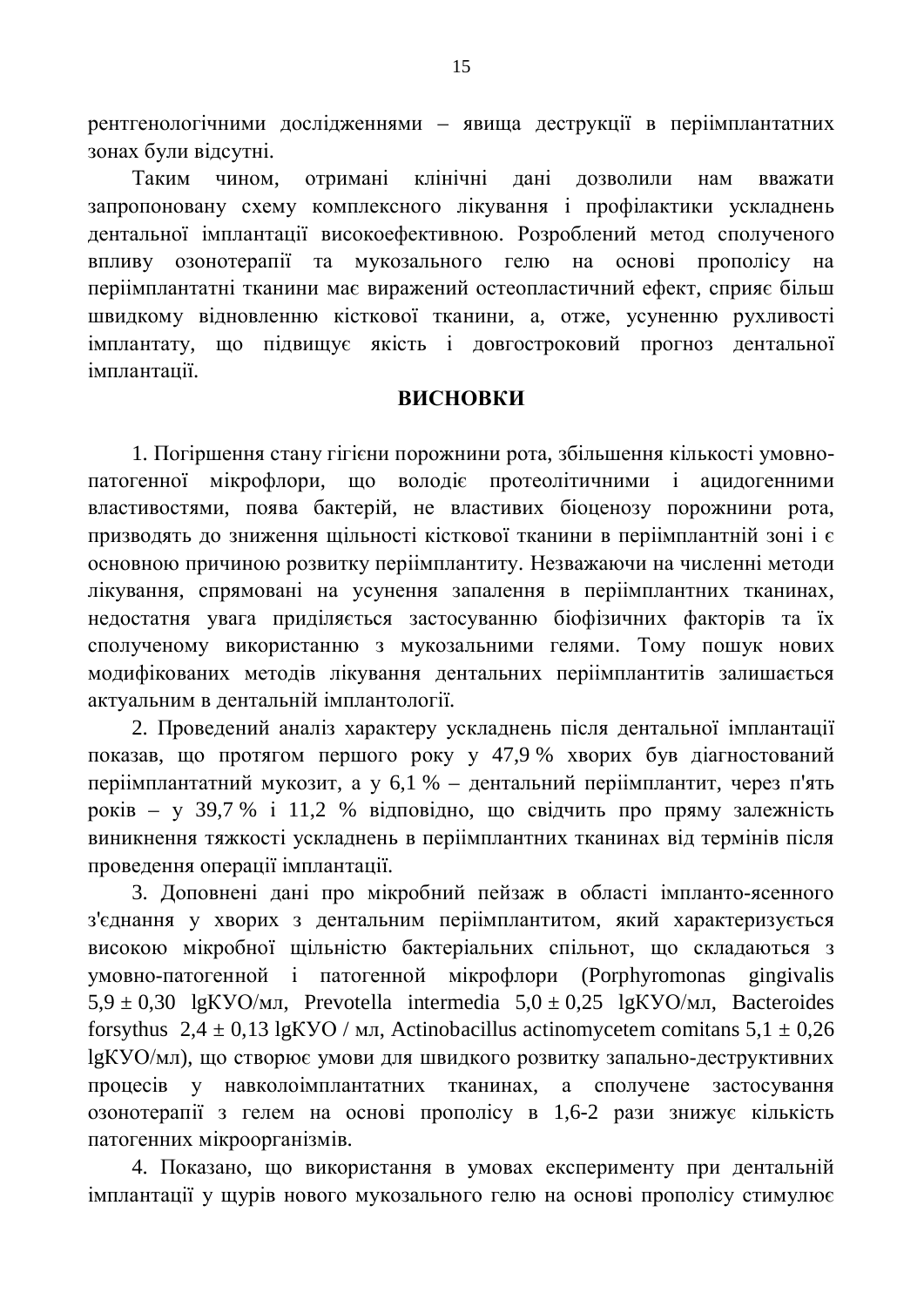синтез колагенової матриці навколо імплантату, підвищуючи активність ЛФ (в середньому на 13 %), нормалізує процеси перекисного окислення ліпідів (знижуючи вміст МДА в 1,2 рази), активізує захисну систему в порожнині рота (підвищуючи показник активності каталази в 1,4 рази). Застосування гелю при внутрішньокістковій імплантації гальмує резорбцію і стимулює остеогенез навколо імплантату.

5. Біохімічними дослідженнями ротової рідини пацієнтів з дентальним періімплантитом встановлено зниження маркерів запалення МЛА (в 1,6 рази) і еластази (в 1,3 рази), підвищення індексу АПІ (в 1,5 рази), активності каталази  $($ в 1,7 рази), а також лізоциму та sIgA (в 1,8 рази і 1,5 рази відповідно) після застосування озонотерапії в комбінації з гелем на основі прополісу.

6. Застосування озонотерапії та мукозального гелю у хворих з дентальним періімплантитом призводить до нормалізації показників кровотоку, що характеризується зменшенням об'ємної і лінійної систолічної швидкостей кровотоку вже через 6 місяців спостереження після проведеного лікування  $(0.019 \pm 0.001 \text{ MM/c}$  i  $2.453 \pm 0.126 \text{ MM/c}$  відповідно), а також до посилення і прискорення процесів остеорегенераціі, про що свідчить збільшення швидкості поширення ультразвукової хвилі до показників норми (3328,4  $\pm$  143,1 м/с) за даними ехоостеометріі.

7. Клінічна оцінка ефективності застосування розробленого методу лікування дентального періімплантиту, який передбачає використання комбінації озонотерапії і мукозального гелю на основі прополісу, встановила зменшення запалення в періімплантатних тканинах, що характеризується зниженням пародонтальних індексів РМА в 2,5 рази і кровоточивості в 2,6 рази.

# ПРАКТИЧНІ РЕКОМЕНДАЦІЇ

З метою лікування дентального періімплантиту, а також для профілактики виникнення запально-деструктивних ускладнень після дентальної імплантації у пацієнтів у віддалений термін рекомендується в комплекс лікувальнопрофілактичних заходів включати фізіотерапевтичні процедури, а саме, озонотерапію, а також мукозальний гель на основі прополісу, які володіють протизапальними, бактерицидними, дезінфікуючими, імуномоделюючими властивостями і нормалізують мікробіоценоз в порожнині рота.

При дентальному періімплантиті після проведення професійної гігієни рекомендується призначати процедури озонотерапії. Курс лікування становить від 5 до 8 процедур і залежить від виразності запального процесу в періімплантних тканинах. При дентальному періімплантиті І і II класу і значенні пародонтального індексу РМА від 33 % до 66 % – призначати 5 процедур озонотерапії, при РМА більше 66 % – курс лікування становить 8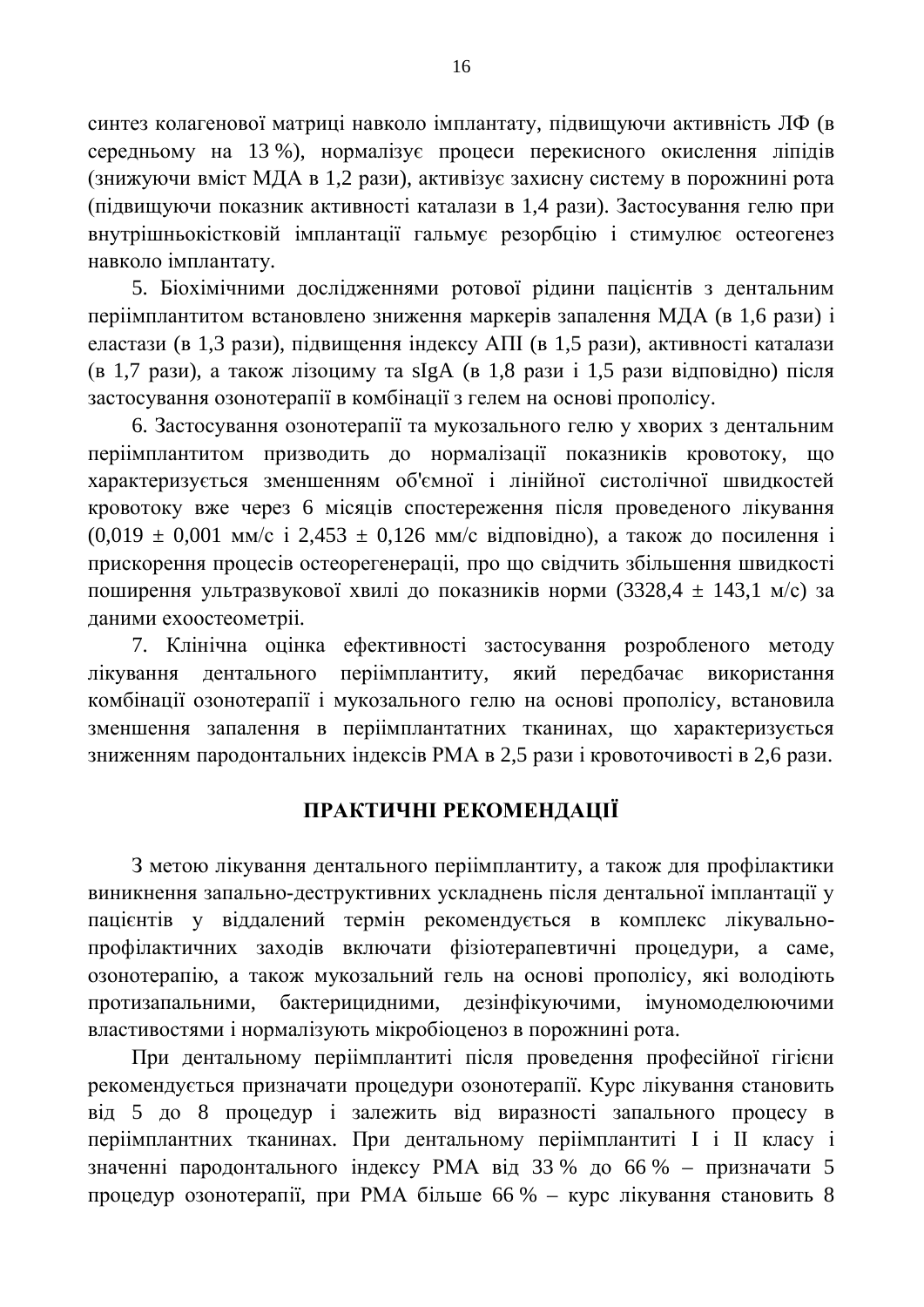процедур.

Після проведеної процедури озонотерапії пацієнтам з дентальним періімплантитом локально на періімплантатні тканини рекомендується призначати гель на основі прополісу у вигляді аплікацій. Аплікації застосовувати після кожної процедури озонотерапії, а також в домашніх умовах щодня 2 рази на день по 15 хвилин. Після закінчення курсу озонотерапії аплікації гелю продовжувати протягом тижня.

З метою запобігання виникнення дентального періімплантиту аплікації гелю на основі прополісу рекомендовано застосовувати відразу після операції імплантації 1 раз на день по 15 хвилин протягом 2 тижнів, а при перших ознаках запалення – 2 рази на день по 15 хвилин протягом двох тижнів.

## ПЕРЕЛІК НАУКОВИХ ПРАЦЬ ЗА ТЕМОЮ ДИСЕРТАЦІЇ:

1. Пасечник А. В. Эффективность местного применения нового апигеля с озонотерапией для лечения и профилактики осложнений дентальной имплантации / А. В. Пасечник, Л. С. Кравченко // Journal of Education, Health and Sport. – 2015. – Vol. 5,  $\mathbb{N}^2$  5. – P. 101-108. *Участь здобувача полягає в* дікуванні хворих, проведенні клінічних досліджень, аналізі отриманих даних, *ɧɚɩɢɫɚɧɧɿɫɬɚɬɬɿ.*

2. Пасечник О. В. Особливості впливу місцевого застосування гелю "Апідент" на фактори антимікробного й антирадикального захисту ротової рідини при детальній імплантації / О. В. Пасечник // Одеський медичний журнал. – 2013. – №3. – С. 66–69.

3. Кравченко Л. С. Клинико-лабораторная оценка эффективности нового геля в комплексной терапии раневого процесса в раннем послеоперационном периоде при внутрикостной дентальной имплантации / Л. С. Кравченко, А. В. Пасечник // Досягнення біології та медицини. – 2013. – №1. – С. 37–40. Участь здобувача полягає у проведенні клінічних досліджень, аналізі отриманих даних, *ɧɚɩɢɫɚɧɧɿɫɬɚɬɬɿ.*

4. Кравченко Л. С. Експериментальне обтрунтування використання нового гелю для корекції процесів вільнорадикального окислення в порожнині рота при дентальній імплантації / Л. С. Кравченко, А. М. Пасечник, С. В. Щербаков, О. В. Пасечник // Одеський медичний журнал. – 2012. – №3. – С. 9–11. *Участь* здобувача полягає у проведенні експериментальних досліджень, аналізі  $ompu$ маних даних, написанні статі.

5. Кравченко Л. С. Влияние разработанного лечебного геля на состояние костной ткани при дентальной имплантации / Л. С. Кравченко, А. М. Пасечник, А. В. Пасечник // Одеський медичний журнал. – 2012. – №2. – С. 4–6. *Участь* здобувача полягає в проведенні експериментальних досліджень, аналізі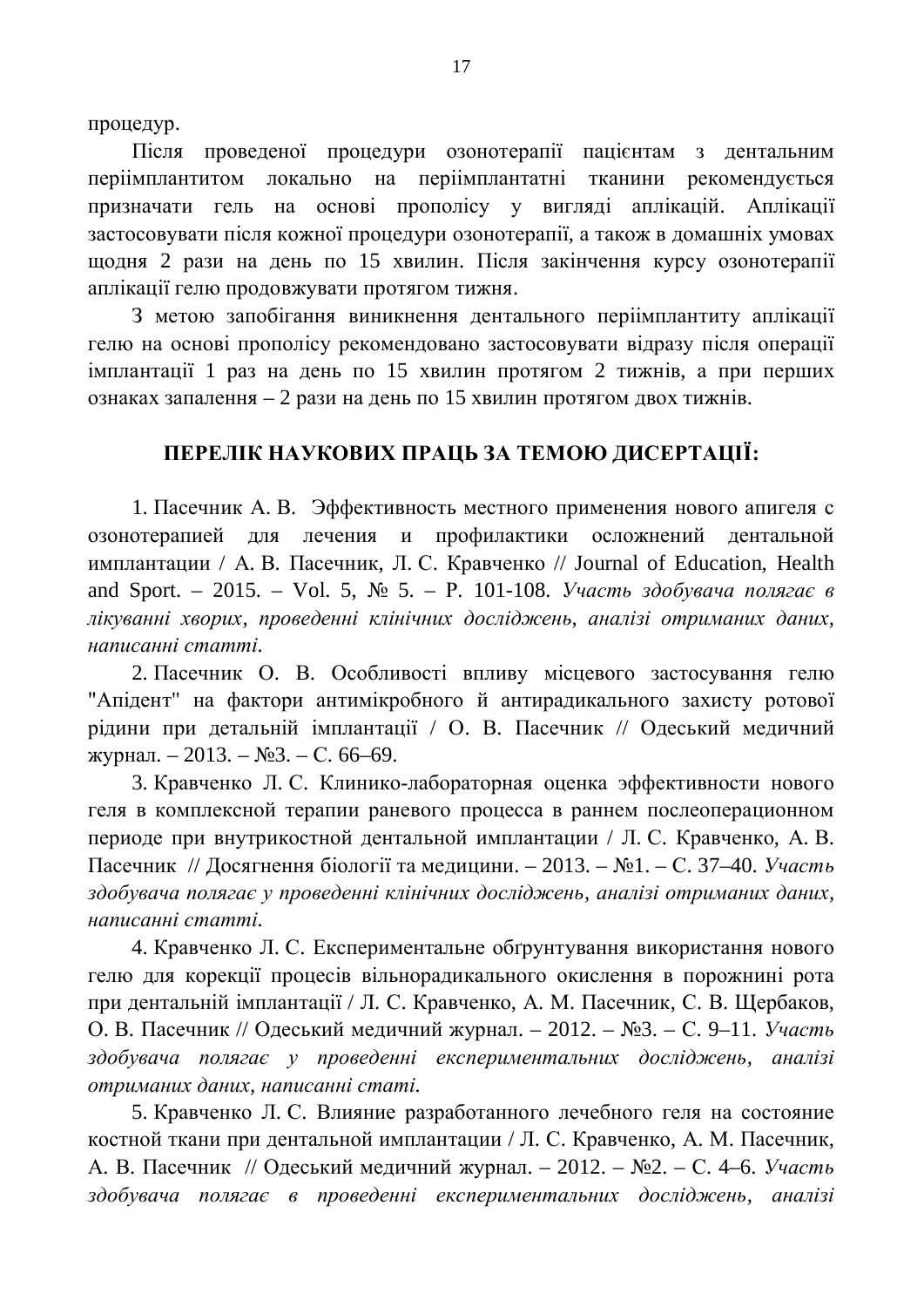$\delta$ *ютриманих даних, написанні статі.* 

6. Патент на корисну модель № 101130, Україна, МПК А61Н 33/14 (2006.01), A61K 9/66 (2006.01), A61K 35/56 (2015.01), A61L 101/10 (2006.01). Спосіб профілактики та лікування запальних ускладнень періімплантатних тканин при дентальній імплантації / Л.С. Кравченко, О.В. Пасечник. -№ и 2015 02573; Заявл. 23.03.2015; Опубл. 25.08.2015. – Бюл. № 16.

#### *AHOTAIIIA*

Пасечник О.В. Обтрунтування сполученого застосування озонотерапії **і мукозального гелю для лікування і профілактики ускладнень дентальної імплантації (клініко-експериментальне дослідження).** – На правах рукопису.

Дисертація на здобуття наукового ступеня кандидата медичних наук за спеціальністю 14.01.22 – стоматологія. – Державна установа «Інститут стоматології НАМН України», Одеса, 2016.

Вперше в експерименті на тваринах доведено високу ефективність локального застосування гелю на основі прополісу при внутрішньокістковій лентальній імплантації.

Вперше розроблено, обгрунтовано і впроваджено принципово новий комплексний метод лікування і профілактики дентальних періімплантитів з використанням озонотерапії та гелю на основі прополісу, який сприяє попередженню відторгнення внутрішньокісткового імплантату за рахунок үсунення запального процесу, підвищення неспецифічної резистентності та посилення процесів репаративної остеорегенерації.

Встановлено, що застосування озонотерапії з гелем на основі прополісу після дентальної імплантації сприяє компенсації регіональної гемодинаміки в області імплантату, яка проявляється зниженням об'ємної і максимальної лінійної систолічної швидкості кровотоку незалежно від строків імплантації, що має важливе значення у формуванні протизапального ефекту.

Доповнені наукові дані про стан мікробіоценозу порожнини рота при дентальному періімплантиті.

Ключові слова: дентальна імплантація, періімплантит, профілактика, лікування, озонотерапія, мукозальний гель.

#### **АННОТАЦИЯ**

Пасечник А.В. Обоснование сочетанного применения озонотерапии и мукозального геля для лечения и профилактики осложнений дентальной **ИМПЛАНТАЦИИ (КЛИНИКО-ЭКСПЕРИМЕНТАЛЬНОЕ ИССЛЕДОВАНИЕ). – На правах** рукописи.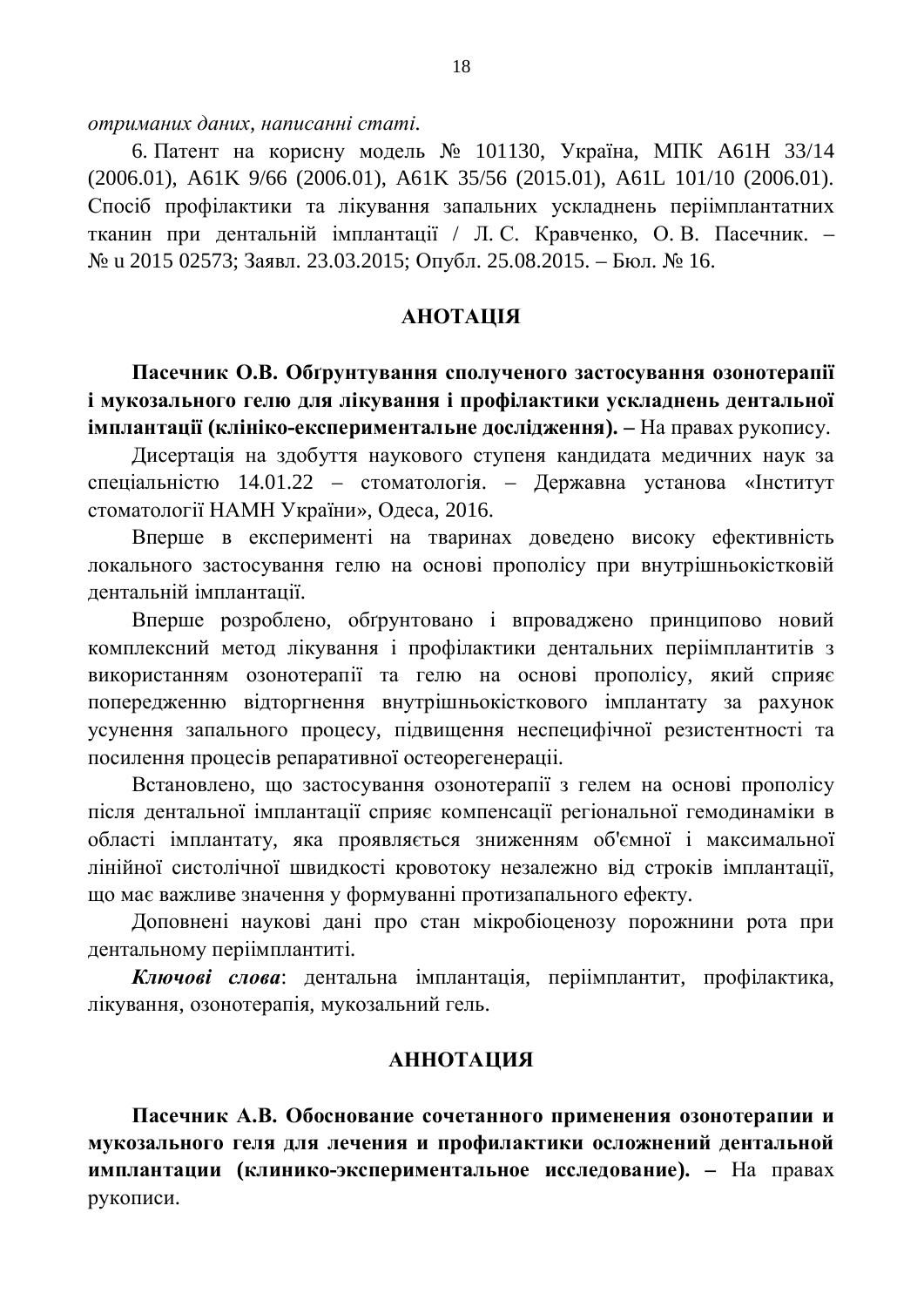Диссертация на соискание ученой степени кандидата медицинских наук по специальности 14.01.22 - стоматология. – Государственное учреждение «Институт стоматологии НАМН Украины», Олесса, 2016.

Впервые разработана методика сочетанного применения озонотерапии и мукозального геля на основе прополиса при лечении больных с дентальными периимплантитами и установлен его выраженный противовоспалительный эффект, который характеризуется снижением пародонтального индекса РМА в 2,6 раза.

Дополнены научные данные о состоянии микробиоценоза полости рта при дентальном периимплантите, который характеризуется существенным увеличением количества условно-патогенной микрофлоры, обладающей выраженными признаками патогенности, протеолитическими и ацидогенными свойствами, а также появлением бактерий, не свойственных для биоценоза.

Впервые в эксперименте на животных доказано, что локальное применение геля на основе прополиса при внутрикостной дентальной имплантации повышает неспецифическую резистентность полости рта путем активации АОС, снижает степень воспаления, ускоряет процессы репаративной остеорегенерации за счет торможения остеокластов резорбции и стимуляции остеогенеза вокруг имплантата.

Доказано, что сочетанное применение озонотерапии с гелем на основе прополиса оказывает выраженное стимуляцию местного иммунитета в полости рта у больных с дентальным периимплантитом, что характеризуется достоверным повышением активности лизоцима и уровня S IgA в ротовой жидкости.

Установлено, что применение озонотерапии с гелем на основе прополиса после дентальной имплантации способствует компенсации региональной гемодинамики в области имплантата, которая проявляется снижением объемной и максимальной линейной систолической скорости кровотока независимо от сроков имплантации, что имеет важное значение в формировании противовоспалительного эффекта.

Впервые разработан, обоснован и внедрен принципиально новый комплексный метод лечения и профилактики дентального периимплантита с использованием озонотерапии и геля на основе прополиса, который способствует предупреждению отторжения внутрикостного имплантата за счет устранения воспалительного процесса и усиления процессов репаративной остеорегенерации.

Ключевые слова: дентальная имплантация, периимплантит, профилактика, лечение, озонотерапия, мукозальный гель.